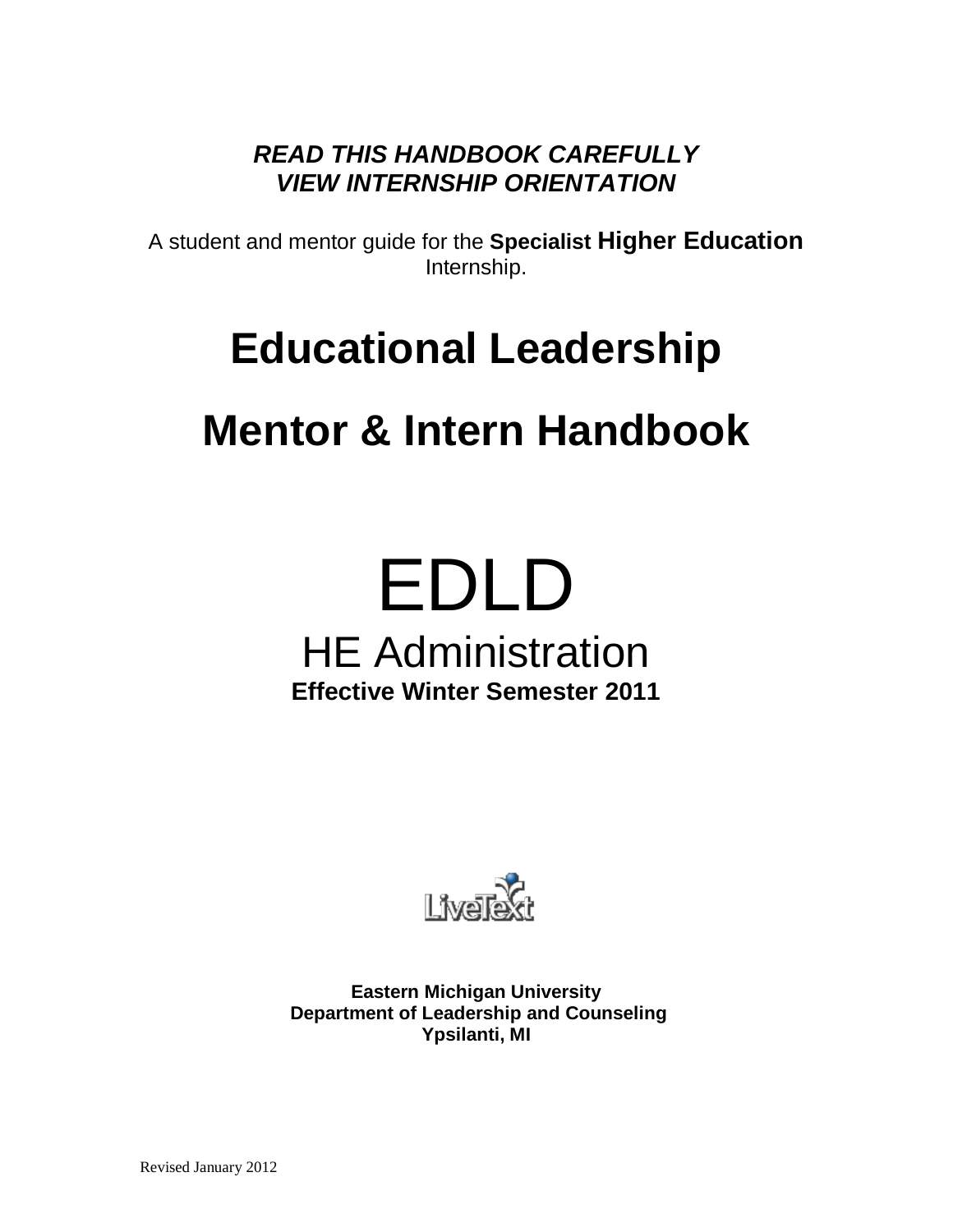## **Table of Contents**

## Page

## Appendices

| Appendix A |  |
|------------|--|
| Appendix B |  |
| Appendix C |  |
| Appendix D |  |
| Appendix E |  |
| Appendix F |  |
| Appendix G |  |
| Appendix H |  |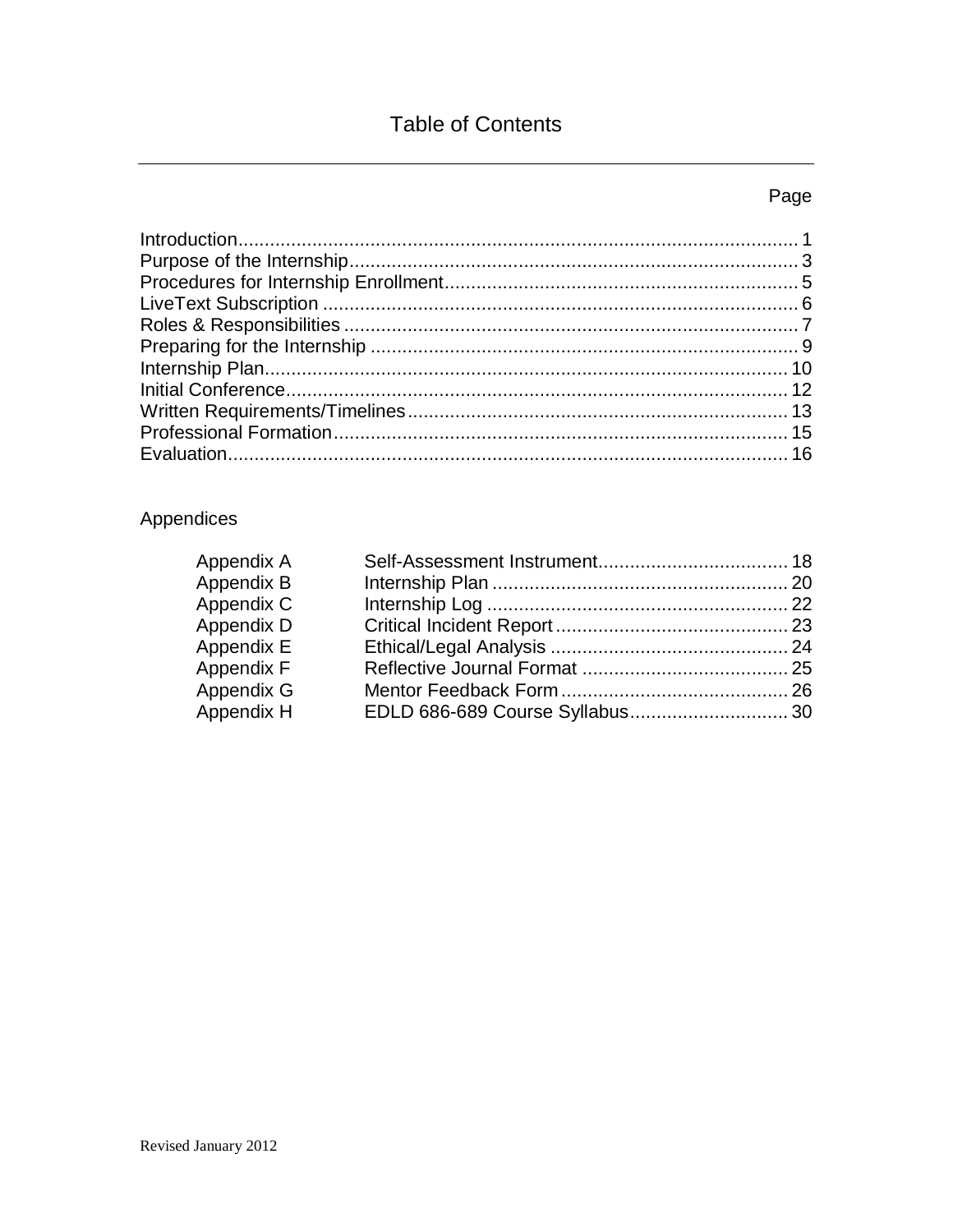The Educational Leadership Department faculty at Eastern Michigan University advocates the "tri-dimensional model" of leadership development articulated by John Daresh in 1988. The three dimensions included are academic preparation, field-based learning/internship and the professional formation. Daresh (1988) states:

People must be prepared for leadership roles through equal attention to strong academic programs, realistic guided practice, and perhaps most importantly, through the formation of individual candidates as aspiring administrators who need to be able to cope personally and professionally with the ambiguities associated with school leadership. (p. 184)

As students approach the final stage of their academic preparation, attention is placed on their field-based learning/internship experience. The internship experience provides an opportunity to synthesize and apply acquired knowledge in the workplace, and to develop and refine skills included in the program's standards-based curriculum of the program.

Interns are placed with cooperating university or college departments, other educational institutions, or related agencies, under the direct supervision of an educational leader. Ideally the internship experience would require the intern to leave their full-time job and immerse themselves in the internship role for one year. Because this option is not available for everyone the student is asked to dedicate a minimum of 12 hours per week for a minimum of 16 weeks for the 2 graduate credit hour experience. This time commitment is equivalent to full time graduate student status (9 credit hours). The number of credit hours required for the internship will be determined by your academic advisor and recorded on the student's program of study. Each credit hour requires 100 hours of immersion in the internship experiences. (1 credit =  $100$  hours, 2 credits =  $200$  hours, 3 credits  $=$  300 hours, and 4 credits  $=$  400 hours).

Internship experiences will vary in degree of responsibility, focus on a variety of leadership styles, and allow the intern to explore different levels of administration in a myriad of diverse settings. The intern must also complete various reflective activities throughout the semester and submit an internship handbook at the culmination of the experience. Two to four semester hours of credit may be earned for the internship experience. (One hour options are available to augment the 2-4 hour requirement if needed).

Administrative internships are available in a variety of settings, including institutions of higher education, community education agencies, and other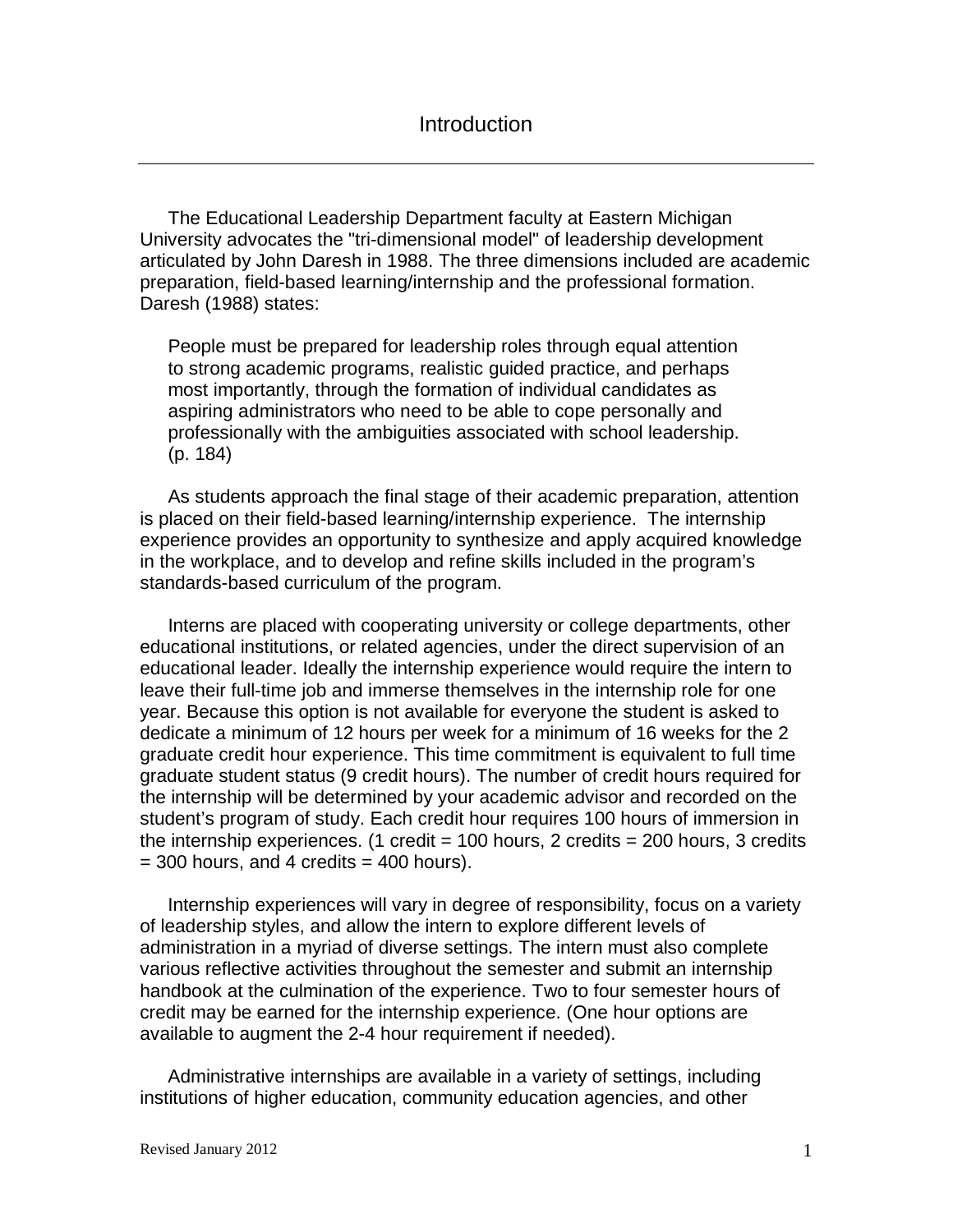institutions offering educational programs. Selection and placement for the internship is determined by the intern and the university internship program director and will focus on the intern's career goals.

This packet of materials has been prepared to guide the prospective intern in planning and completing the internship experience. It is imperative that these materials be reviewed at the beginning of the internship experience. Each stage is carefully explained and all interns are expected to follow the identified steps.

#### **IMPORTANT**

Students are required to obtain a subscription to **LiveText**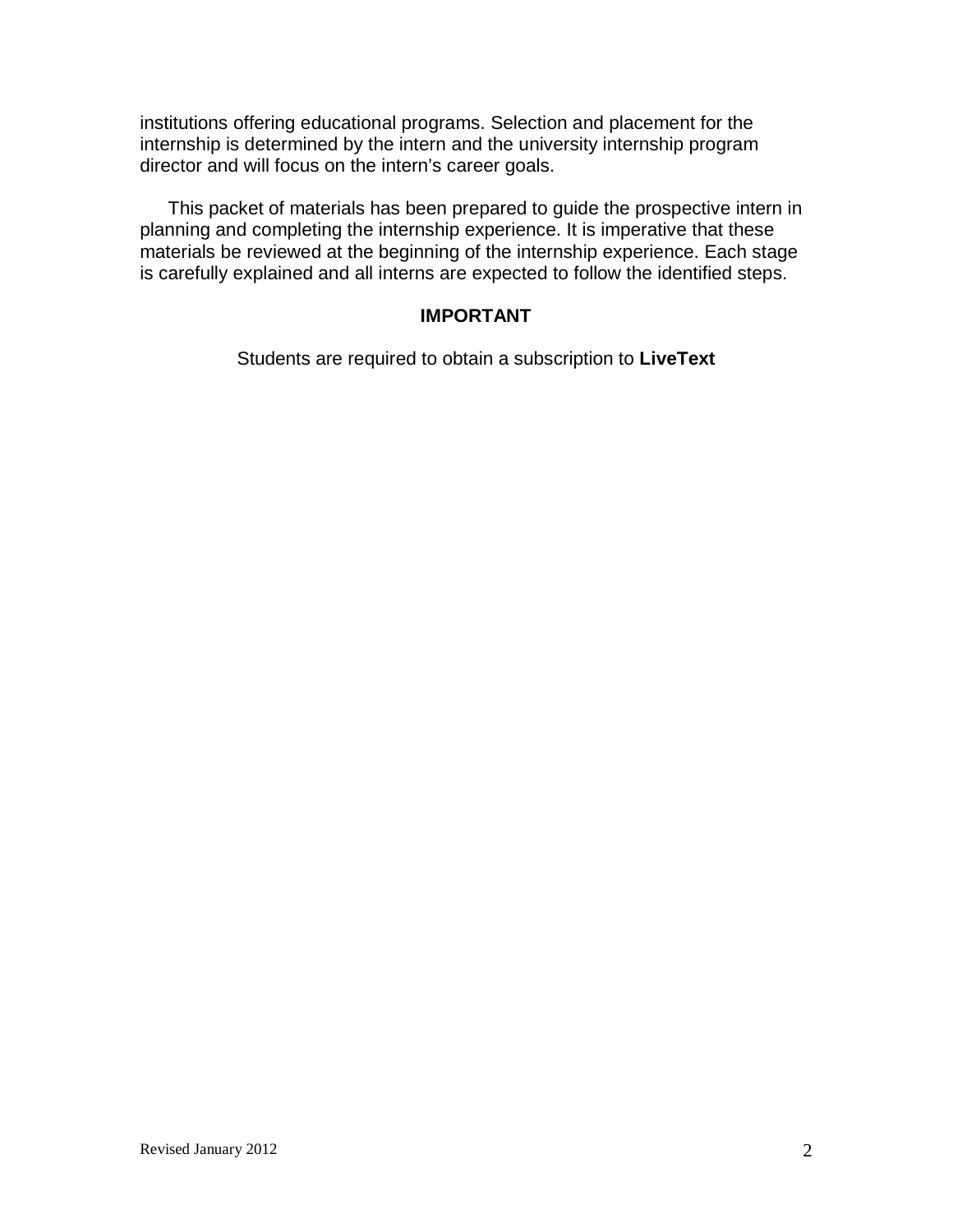The overall purpose of the educational leadership internship at Eastern Michigan University is to provide significant opportunities for candidates to synthesize and apply the knowledge and skills necessary for leadership in higher education through substantial, sustained work in real settings, planned and guided cooperatively by practicing higher education administrators

More specifically, the goals of the educational leadership internship are:

#### **1. Substantial:**

- a. Candidates demonstrate the ability to accept genuine responsibility for leading, facilitating, and making decisions typical of those made by educational leaders. The experience(s) should provide interns with substantial responsibilities that increase over time in amount and complexity and involve direct interaction and involvement with university faculty, staff, and students.
- b. Each candidate should have a minimum of six-months (or equivalent, see note below) of internship experience.

#### **2. Sustained:**

- a. Candidates participate in planned intern activities during the entire course of the program, including an extended period of time near the conclusion of the program to allow for candidate application of knowledge and skills on a full-time basis.
- b. Experiences are designed to accommodate candidates' individual needs.

#### **3. Real Settings:**

a. Candidates' experiences occur in multiple settings that allow for the demonstration of a wide range of relevant knowledge and skills.

#### **4. Planned and Guided Cooperatively:**

a. Candidates' experiences are planned cooperatively by the individual, the site supervisor, and institution personnel to provide inclusion of appropriate opportunities to apply skills and knowledge. These three individuals work together to meet candidate and program needs.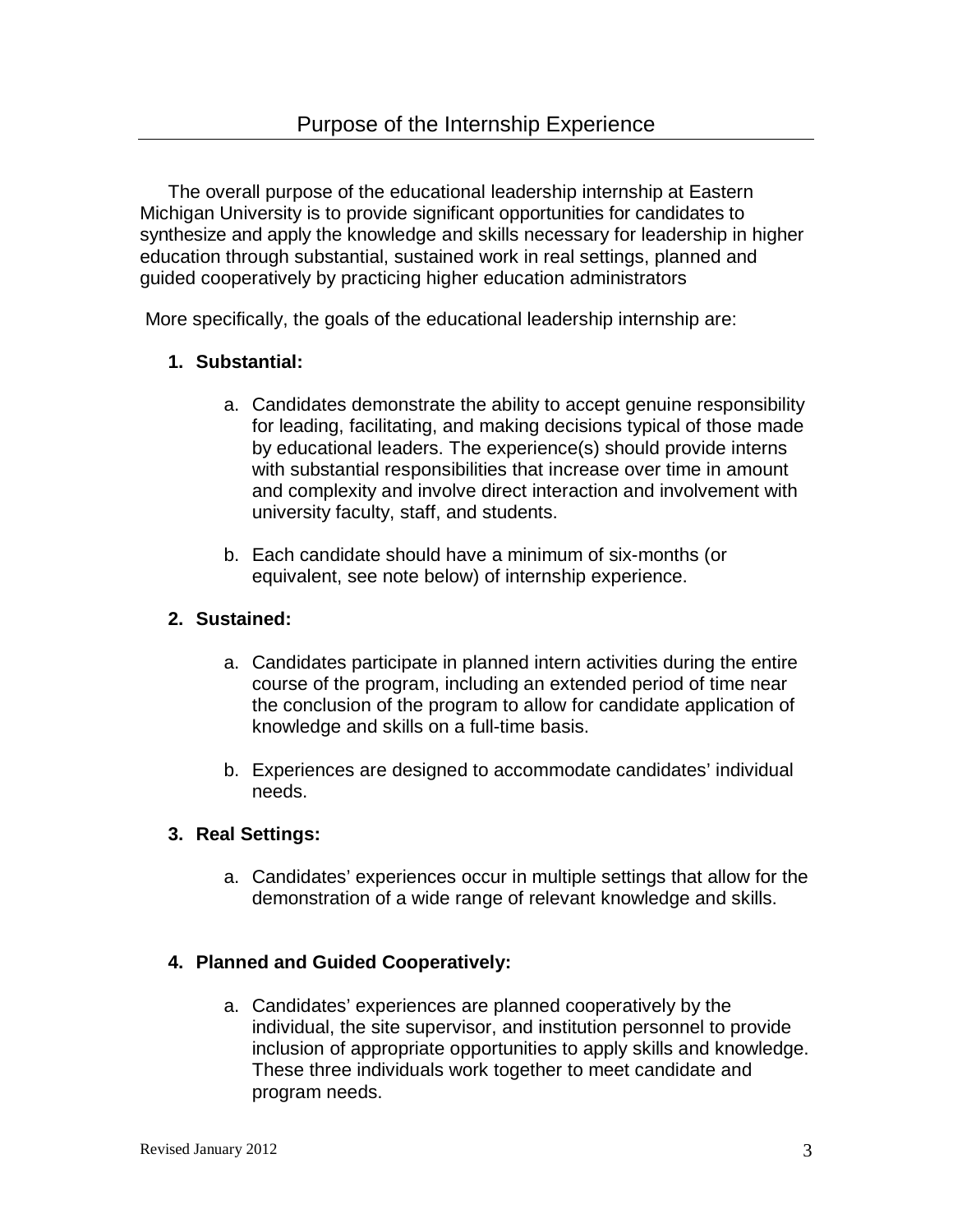#### **5. Credit**

a. Candidates earn graduate credit for their intern experience.

**Note: Length Equivalency:** A full-time experience is defined as the number of hours per week required for attendance by a full-time student, receiving federal financial assistance (generally 10-12 hours per week).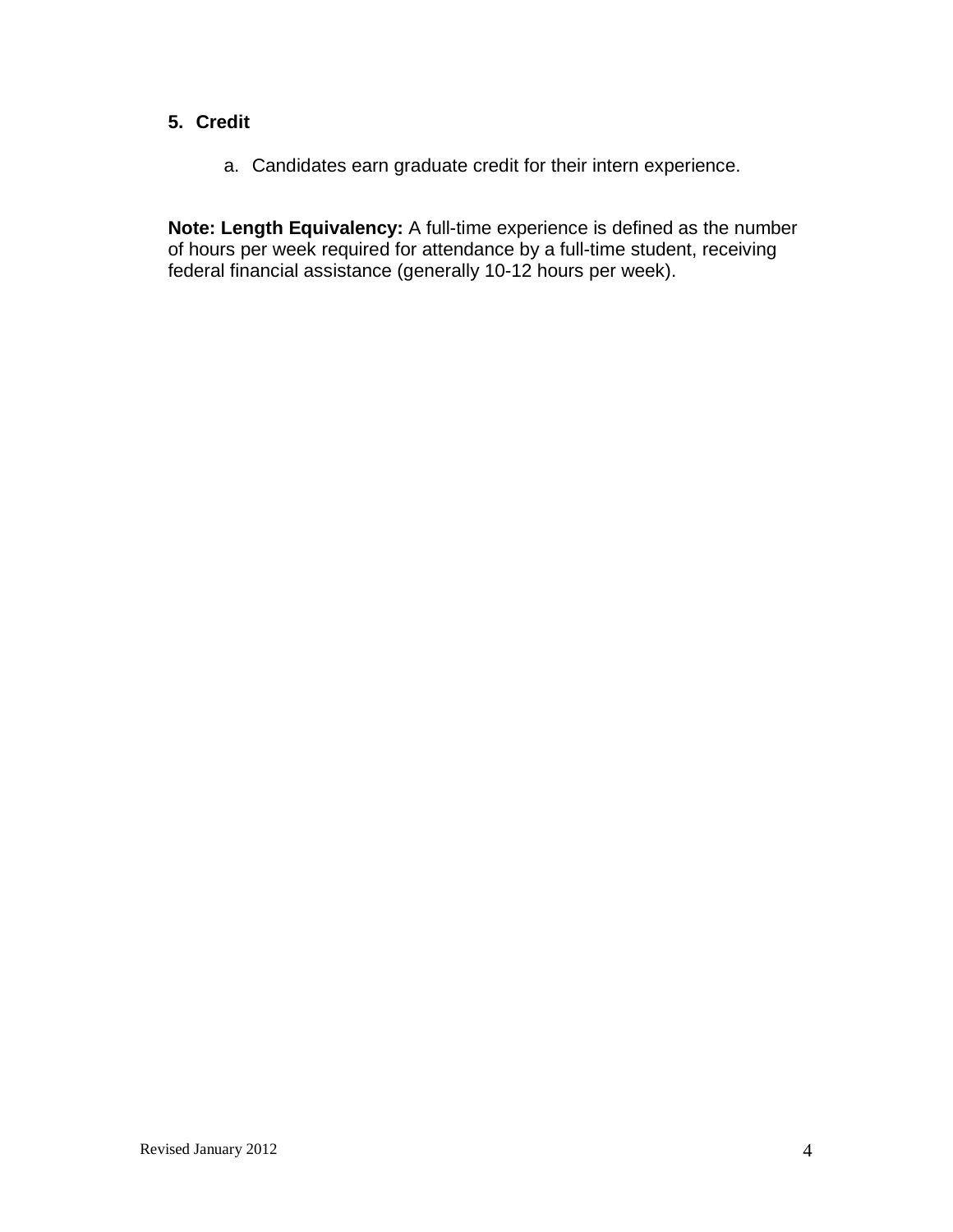- 1. Prospective interns need to contact and/or meet with the university internship director one full semester (or two short terms) before enrollment is anticipated. The purpose of this meeting is to obtain the necessary internship materials (application, checklist & handbook) and discuss potential internship placement. The internship is designed as a capstone activity and should be completed toward the end of the student's academic program. Prerequisites: Admissions to the Educational Leadership program and the completion of the following courses: EDLD 509, EDLD 613, EDLD 614 or 636, and EDLD 622.
- 2. Tentative placement for the internship will be arranged by the intern with assistance from the university internship director. Specific placement may be designated inside or outside the intern's place of employment. The intern may select placement in dual sites, in any case however, the intern can expect to have varied experiences at different levels in the organization depending upon the individual career goals of the intern. Final placement is dependent upon a favorable interview of the prospective intern and site mentor, and official confirmation by the university internship director.
- 3. Prospective interns must complete and return the application form (along with program of study), resume, self-assessment (see Appendix A), and internship plan (see p. 10 and Appendix B) to the university internship director. These MUST be submitted and approved BEFORE you begin logging hours for your internship.

These can be mailed to:

Attention: Director of Internships Eastern Michigan University John W. Porter Building, Suite 304 Ypsilanti, MI 48197

- 4. Following receipt of the internship application, resume, self-assessment, and internship plan the university internship director will submit permission for the prospective intern to register for the internship. Students are required to do their own registration and utilize the university registration process, unless they are registering for a continuing education section of internship.
- 5. At the end of the internship experience you are required to post your internship plan on LiveText and complete a brief survey.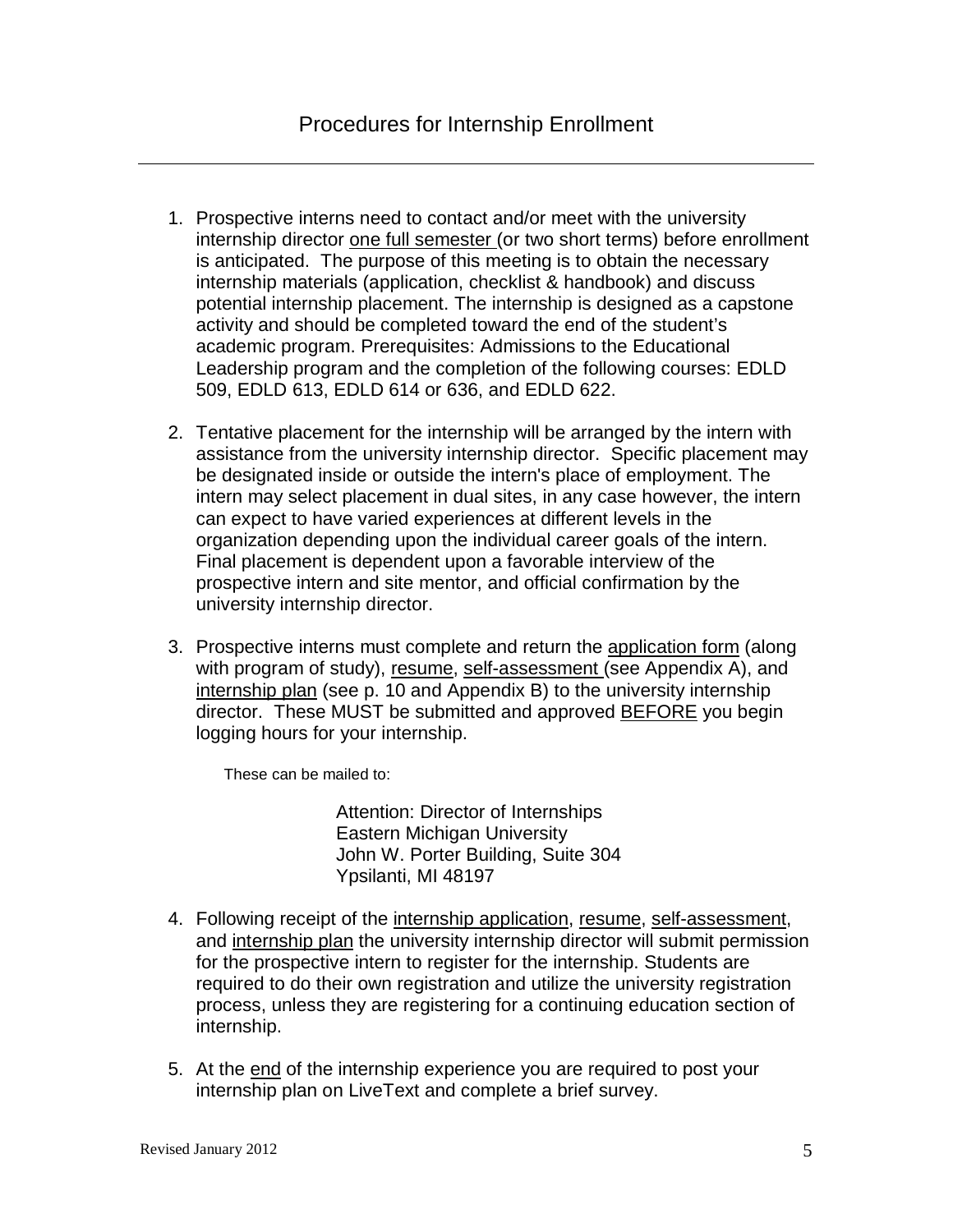LiveText is an Internet-based subscription service that allows students and instructors to "create, share, and collaborate on educational curriculum."

If you have not obtained a LiveText subscription for other classes you have taken in your Educational Leadership Program you will need to purchase a subscription.

To purchase a LiveText subscription go to the following website:

[http://www.emich.edu/coe/livetext/students/how/obtain\\_keycode.html](http://www.emich.edu/coe/livetext/students/how/obtain_keycode.html)

Select the: "For **EMU Student** LiveText information, click here."

When you select "Click here" you will be taken to a help page. This page contains information on how to use LiveText. To obtain information on how to purchase a subscription select "Getting you LiveText keycode and account." This page will provide you instructions on how to set up your LiveText account.

If you have questions about acquiring your LiveText account you can email:

[coe.livetext@emich.edu](mailto:coe.livetext@emich.edu)

## **Using LiveText for your Internship**

The College of Education has created an easy to use LiveText Users Guide, which can be found at

[http://www.emich.edu/coe/livetext/students/docs/livetext\\_c1\\_for\\_students\\_gui](http://www.emich.edu/coe/livetext/students/docs/livetext_c1_for_students_guide.pdf) [de.pdf](http://www.emich.edu/coe/livetext/students/docs/livetext_c1_for_students_guide.pdf)

The only thing you need to post on LiveText is your internship plan and complete the demographic survey.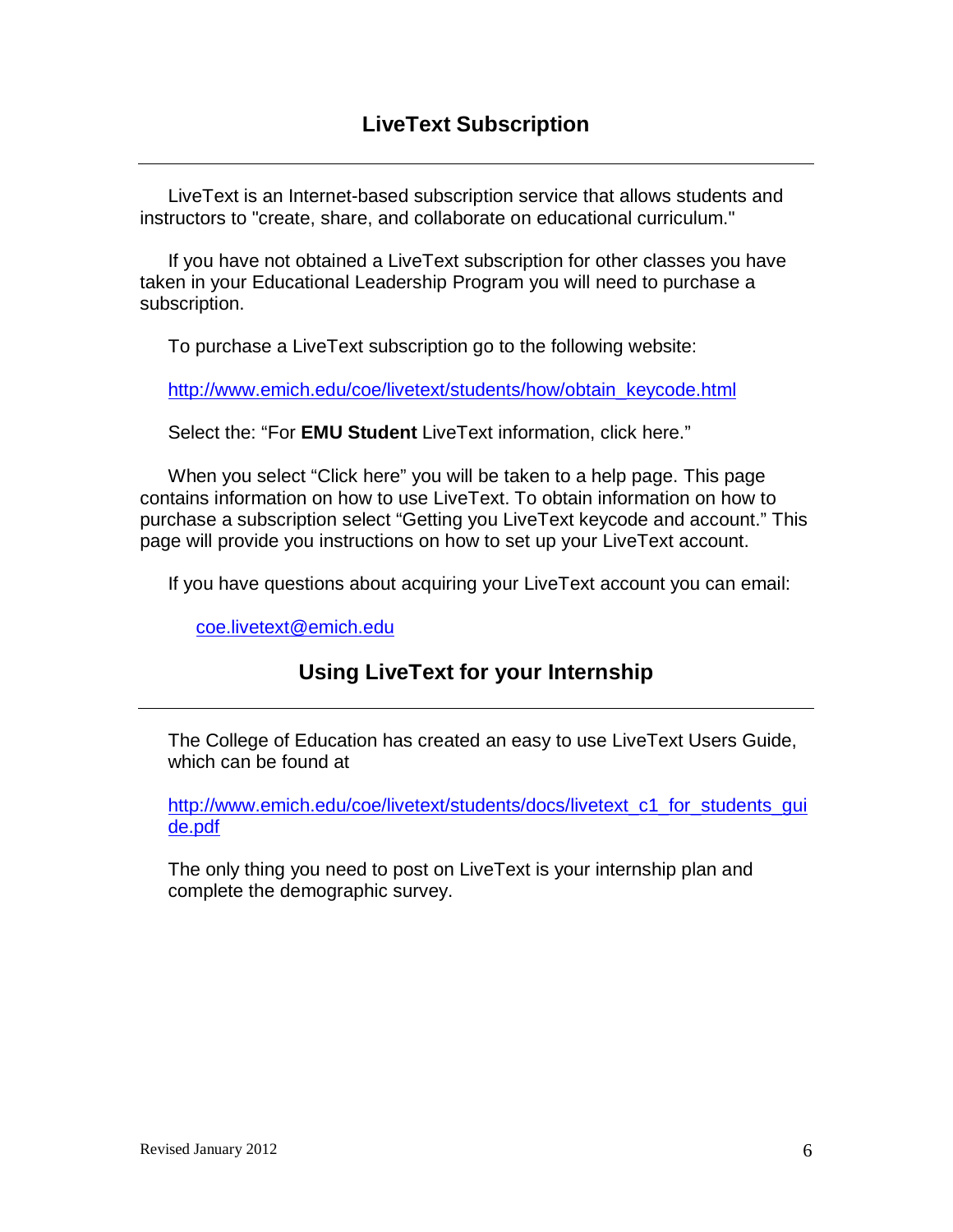#### Roles and Responsibilities

#### **The Intern will:**

- 1. Download the Internship Handbook, Application, and Check List. View *Internship Orientation*. (These can be found at the internship website: http://www.emich.edu/coe/lc/internships/k12\_higher.html) These are .pdf files and require Adobe Reader.
- 2. Complete and return the internship application form, resume, selfassessment, and internship plan either by mail, fax, or email (Fax:734.487.4608).
- 3. Discuss potential placement options with the university internship director. Email is the preferred method of communication to start this process.
- 4. Engage in all self-assessment activities described in this handbook (See "Preparing for the Internship" p. 9).
- 5. Initiate a meeting with the site mentor to discuss the development of the internship plan (See "Internship Plan" p. 10 and Appendix B).
- 6. Schedule a conference call at the internship site with the site mentor and the university internship director to review the internship plan.
- 7. Engage in all tasks that are written in the internship plan.
- 8. Prepare all materials described in the "Written Requirements" (p. 13) section of this handbook.
- 9. Schedule an "e-conference" after each 50 hours of the internship with the university internship director to discuss the progress of the internship. The reflective journal and progression toward the student's goals will be discussed with the university internship director at this meeting.
- 10.Schedule an "e-conference" at the culmination of the internship with the university internship director and the site mentor to review and reflect on the attainment of goals in the internship plan and the intern's professional growth
- 11.Submit one type-written copy of the written materials described in the "Evaluation" (p. 16) section of this handbook to the university internship director at the culmination of this meeting. In addition, the intern will submit designated elements of the internship Notebook using their LiveText account.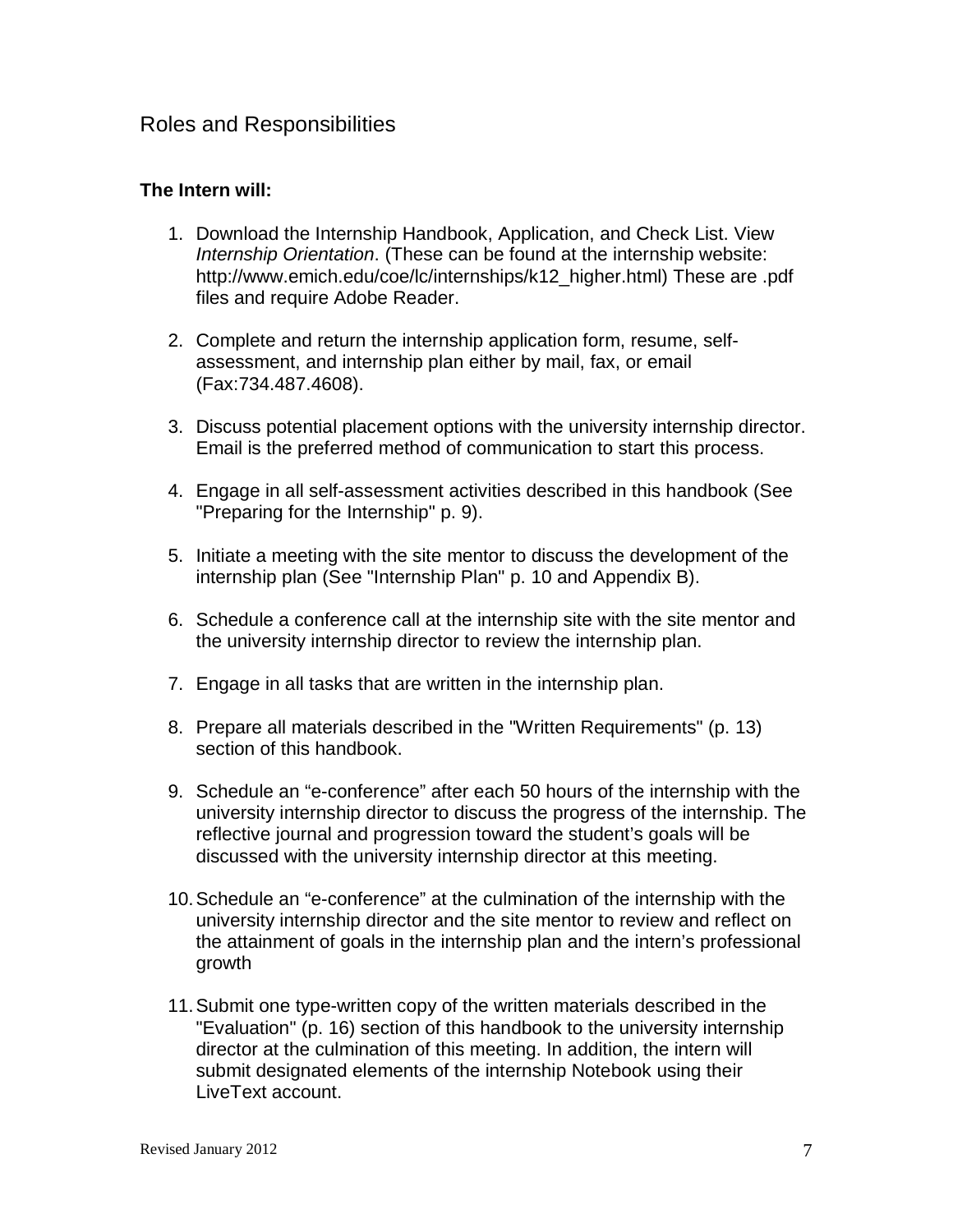#### **The Site Mentor will:**

- 1. Agree verbally and in writing (See internship plan, p. 10 and Appendix B) to accept the intern for the designated semester and time.
- 2. Meet with the intern to develop the goals that make up the internship plan
- 3. Provide needed guidance and assistance in the accomplishment of the goals cited in the internship plan.
- 4. Hold a conference call and e-conferences with the intern and university internship director at a mutually arranged times to discuss the progress of the intern.
- 5. Complete the evaluation checklist at the culmination of the internship.

#### **The University Internship Director will:**

- 1. Communicate with the on-site mentor regarding placement of the intern.
- 2. Meet at the internship site or participate in a conference call(s) with the site mentor and the intern to review the internship plan.
- 3. Provide assistance to the intern and site mentor as needed.
- 4. Hold regular conferences (e-conferences) during the internship experience and ascertain the intern's progress toward the accomplishment of his/her internship goals.
- 5. Consult with the site mentor and intern at the culmination of the internship to determine the quality of the internship experience and the intern's accomplishment of the goals set forth in the internship plan.
- 6. Read and assess the written materials prepared by the intern in the internship Notebook and those portions of the notebook also submitted using LiveText.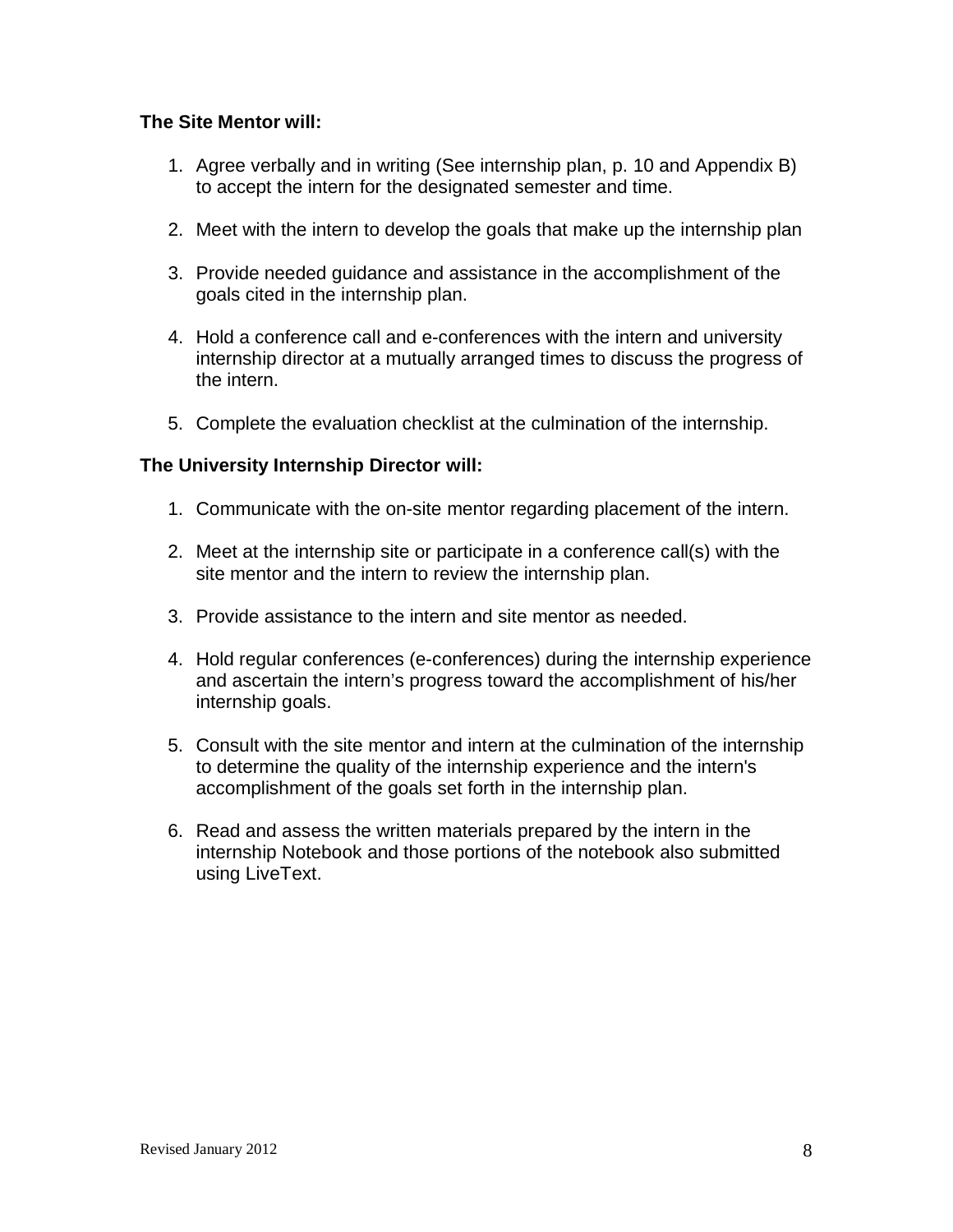Students begin the internship process with a self-assessment comprised of three components. The first component consists of preparation of the student's resume. The resume will be used to familiarize the site mentor with the intern's background and experience, and be included in the internship notebook.

The second component of the self-assessment process is a careful review of one's professional portfolio. The professional portfolio has evolved throughout one's career and academic training process and may be reflected upon as the intern engages in this stage of their current professional development. Potential strengths and weaknesses may be identified.

Lastly, the student completes the self-assessment instrument presented in Appendix A. This instrument has been developed from the knowledge, skills and dispositions reflected in the curriculum of the Educational Leadership Program at Eastern Michigan University.

Careful reflection upon these three pieces of information shall serve as a foundation for the development of the internship plan. The internship plan is constructed around the identified needs of the student and potential needs at the internship site.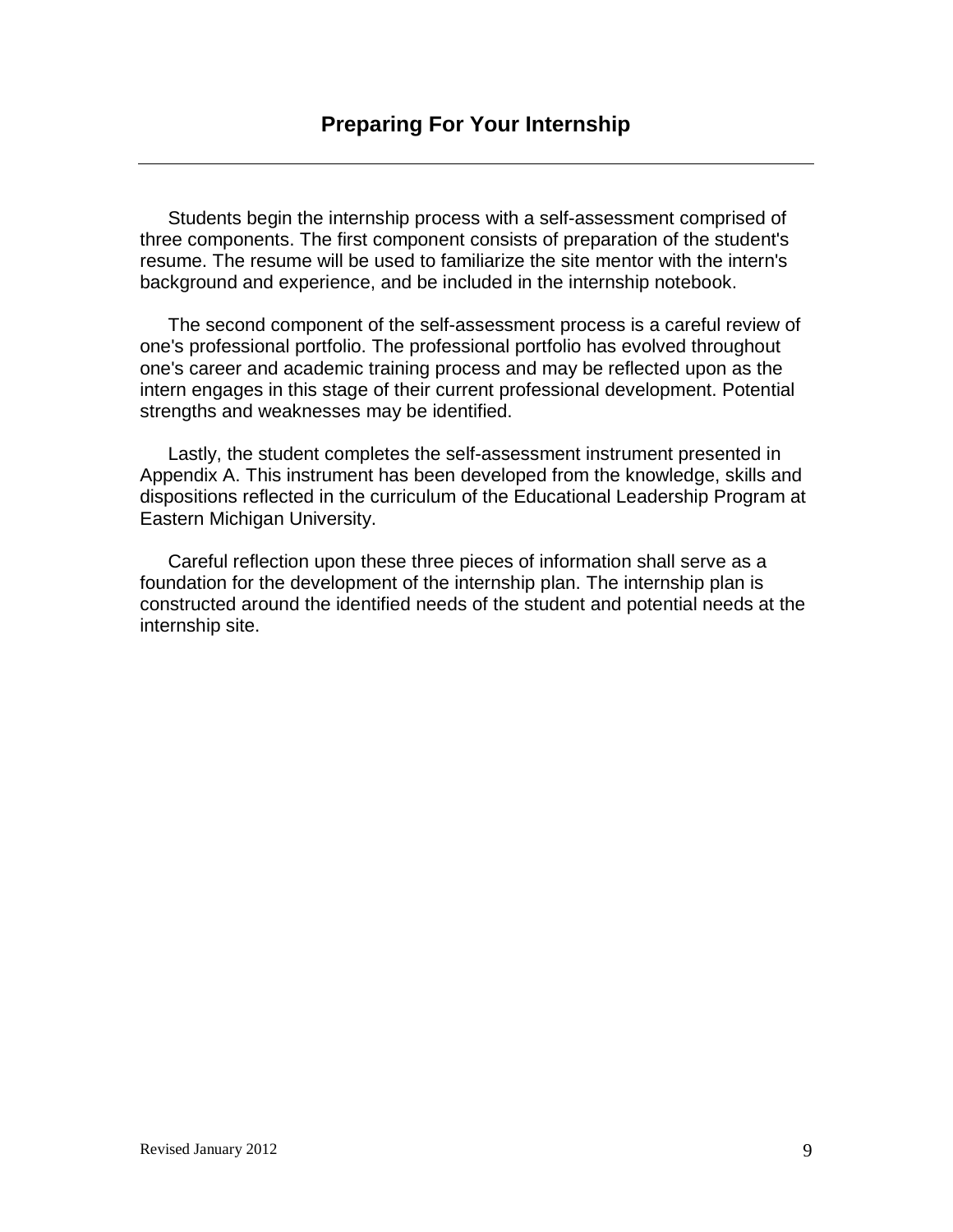This needs be posted on LiveText at the **END** of your internship.

After the intern has completed the self-assessment process, the intern shall schedule a meeting with the site mentor. The purpose of this meeting is to establish the internship plan. The intern should discuss his/her background reflecting on both his/her personal strengths and identified needs. Secondly, the site mentor and intern need to brainstorm potential activities and experiences that will enhance and support the intern's continued growth and development as an educational leader.

The plan must be developed collaboratively by the student and site mentor. The internship plan is made up of three stages: reactive, interactive, and active (LaCost & Pounder, 1988). These areas provide the student with the opportunity to progressively develop and apply their skills and knowledge at the internship site. A description of each stage is provided below.

#### **Internship Plan**

- **1) Reactive**: This phase consists of observation and shadowing experiences. The student has the opportunity to observe a variety of leaders in multiple situations working with diverse populations and reflects on the varied components of the leadership role. This phase increases student understanding of effective leadership skills and their impact on universities. The student observes the behavior of practicing leaders at different levels in the organization and notes the actions taken. Students are expected to question, analyze, and integrate the observed leadership behaviors into a reflective journal.
- **2) Interactive**: This phase includes coordinated interaction between leadership coursework and the internship experience. The student is involved in a specific project or a series of projects related to a specific leadership positions. This interaction focuses on application of espoused theory and theory-in-use. The student is involved in collaboratively selecting and designing the leadership activities thus, augmenting their coursework training while in the field. Students are expected to develop linkages between theory and practice, and to actively discuss and analyze the leadership strategies utilized in each setting.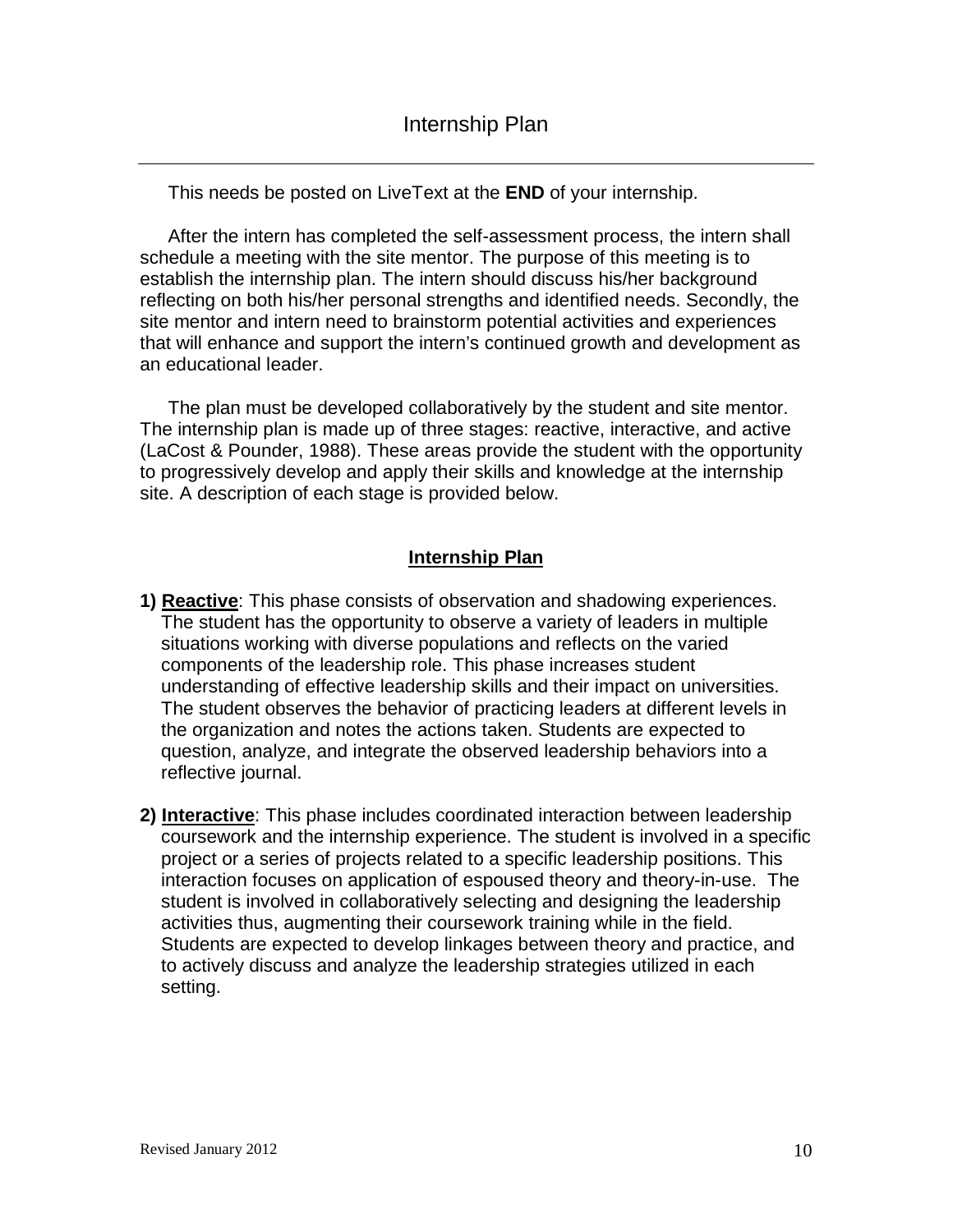**3) Active**: A culminating activity characterizes this phase of the internship. Students are engaged in an intensive, comprehensive, long-term experience. The intern assumes full or nearly full responsibility for a given role or task. Students are expected to engage other interns, the site mentor and/or university representative in actively and collegially reflecting and assessing theory, research and practice appropriate to the project.

## **(See example page 20)**

## **IMPORTANT:**

**THE INTERN WILL THEN CONTACT THE UNIVERSITY INTERNSHIP DIRECTOR AND SCHEDULE A CONFERENCE CALL WITH ALL THREE PARTIES (INTERN, SITE SUPERVISOR, AND INTERNSHIP DIRECTOR),** *PRIOR* **TO BEGINNING THE INTERNSHIP, TO CONFIRM SUPPORT FOR THE AFOREMENTIONED GOALS. HOURS MAY NOT BE ACCUMULATED TOWARD THE INTERNSHIP UNTIL THIS MEETING/CONFERENCE CALL TAKES PLACE.**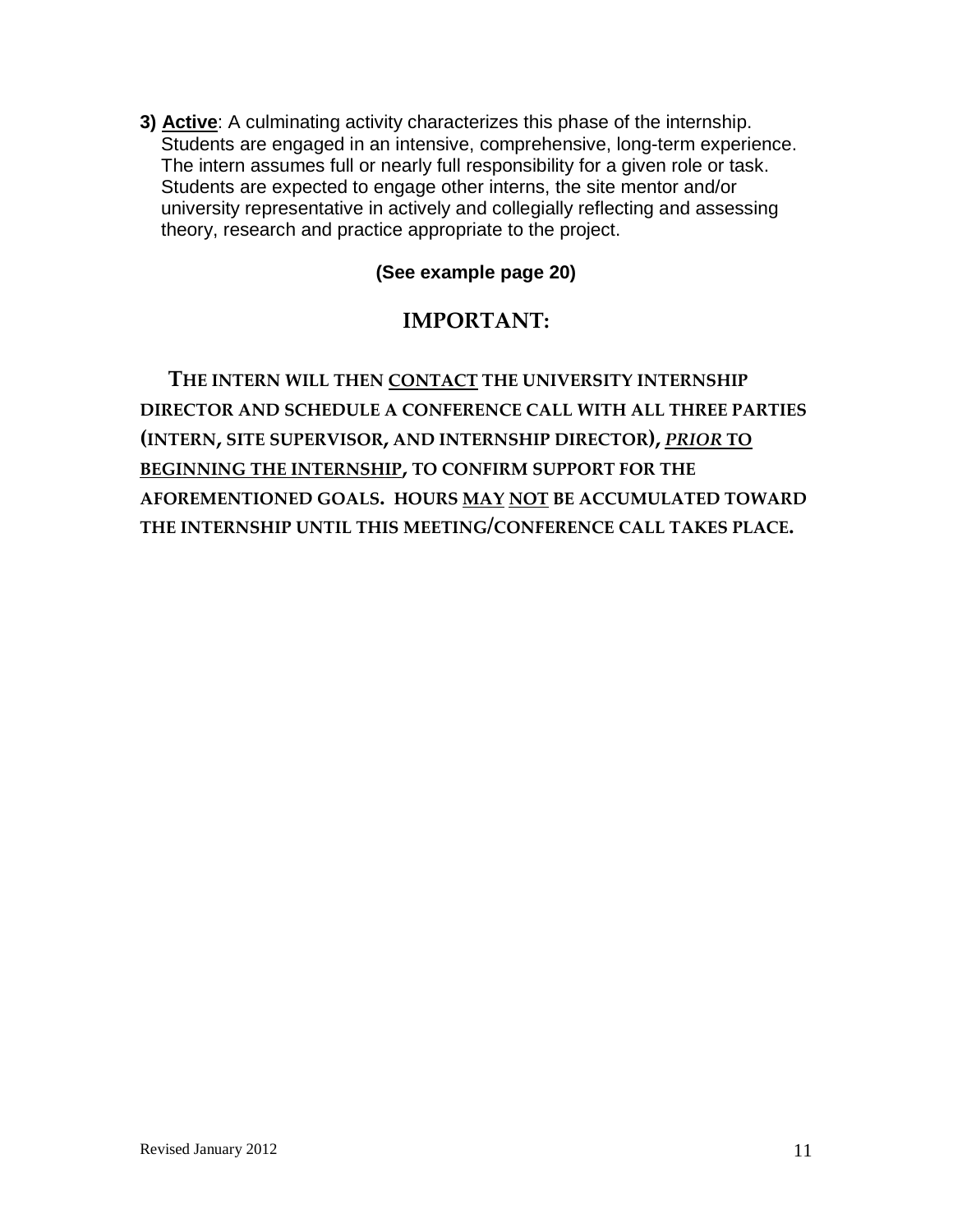## **Initial Internship Conference Call or Meeting**

The following items will be covered in the initial conference between the intern, site mentor, and university supervisor:

- □ Review of Internship Plan / Mentor Confirmation
- $\Box$  Review of Requirements for the Internship
- □ Subsequent E-conferences
- $\Box$  Internship Time-line
- $\Box$  Internship Log Journal Documentation
- LiveText
- □ Internship Notebook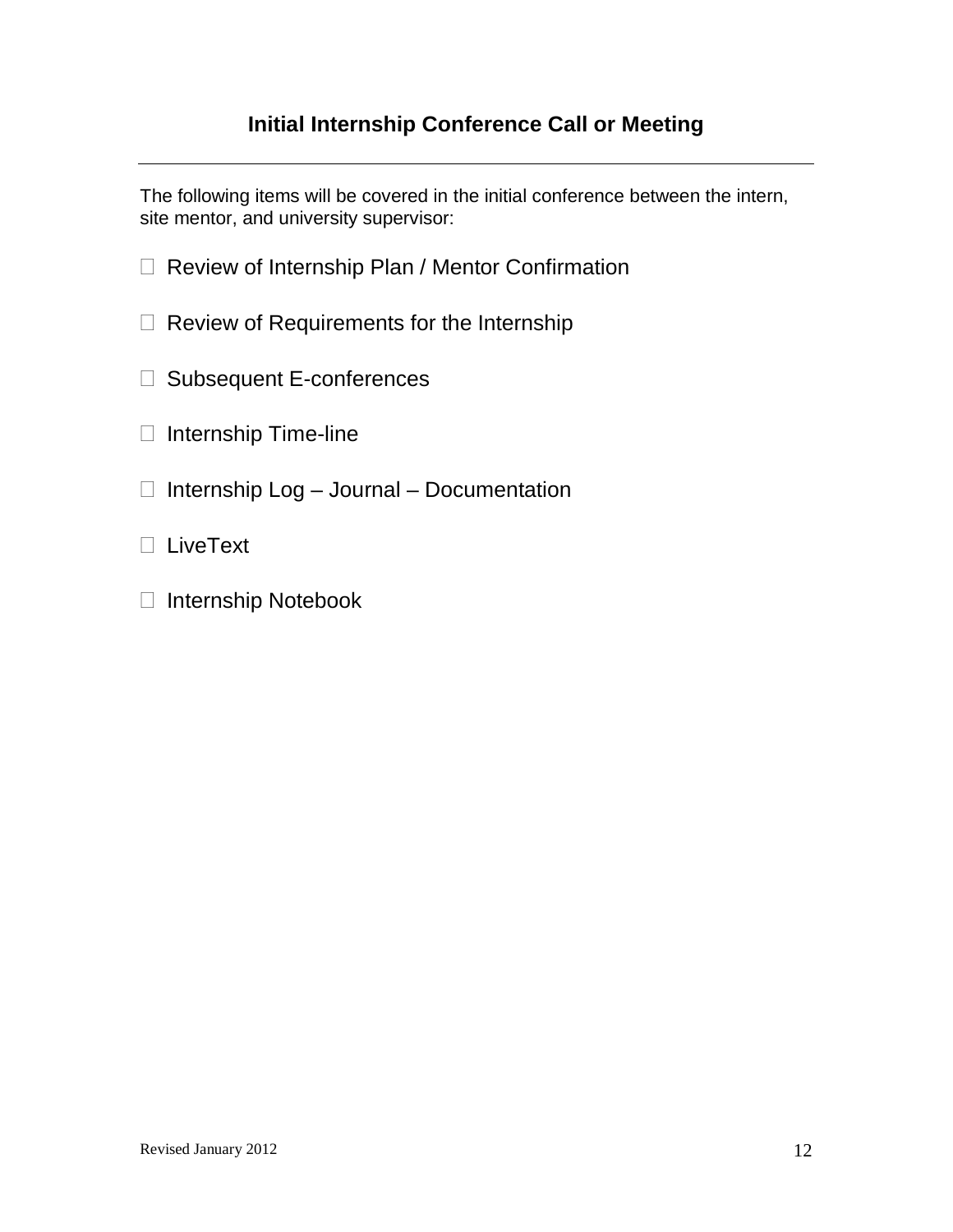The following are the written requirements to be incorporated in the internship notebook. Begin with logging all hours in the **internship log**. (See Appendix C).

#### Reactive Goals

- a) Maintain a **reflective journal** (Appendix E) in which the intern recounts the significant experiences of the internship and reflects on those experiences. This would incorporate the deliberate, analytical analysis of the actions of educational leaders. It would compare actions to intentions and offer thoughts regarding strategies for strengthening or refining actions in the future. A suggested format to be used for the reflective journal is included as Appendix E. The intern is encouraged to make a minimum of two journal entries per week throughout the internship.
- b) Prepare one **critical incident report** (Appendix D) for every 100 hours of internship service. The student should reflect on the action of another educational leader, and analyze and provide a critical assessment of the professional action. A suggested format to be used for the critical incident report is included in Appendix D.

#### Interactive

a) Engage in interactive experiences with other educational stakeholders in the internship setting. Observe the behaviors, attitudes and styles of leadership utilized by these individuals as well as yourself. Reflect on these observations in your **journal** and submit any **supporting documentation** that represents the efforts of those engaged in these processes.

#### Active

b) In conjunction with the site mentor select a long-term project for which the intern has full or nearly full responsibility. At the conclusion of the project submit **relevant documents** developed during the project and make necessary **journal** entries which describe the leadership theory, research and practice utilized during the project. Prepare your **professional formation paper**. (See page 15)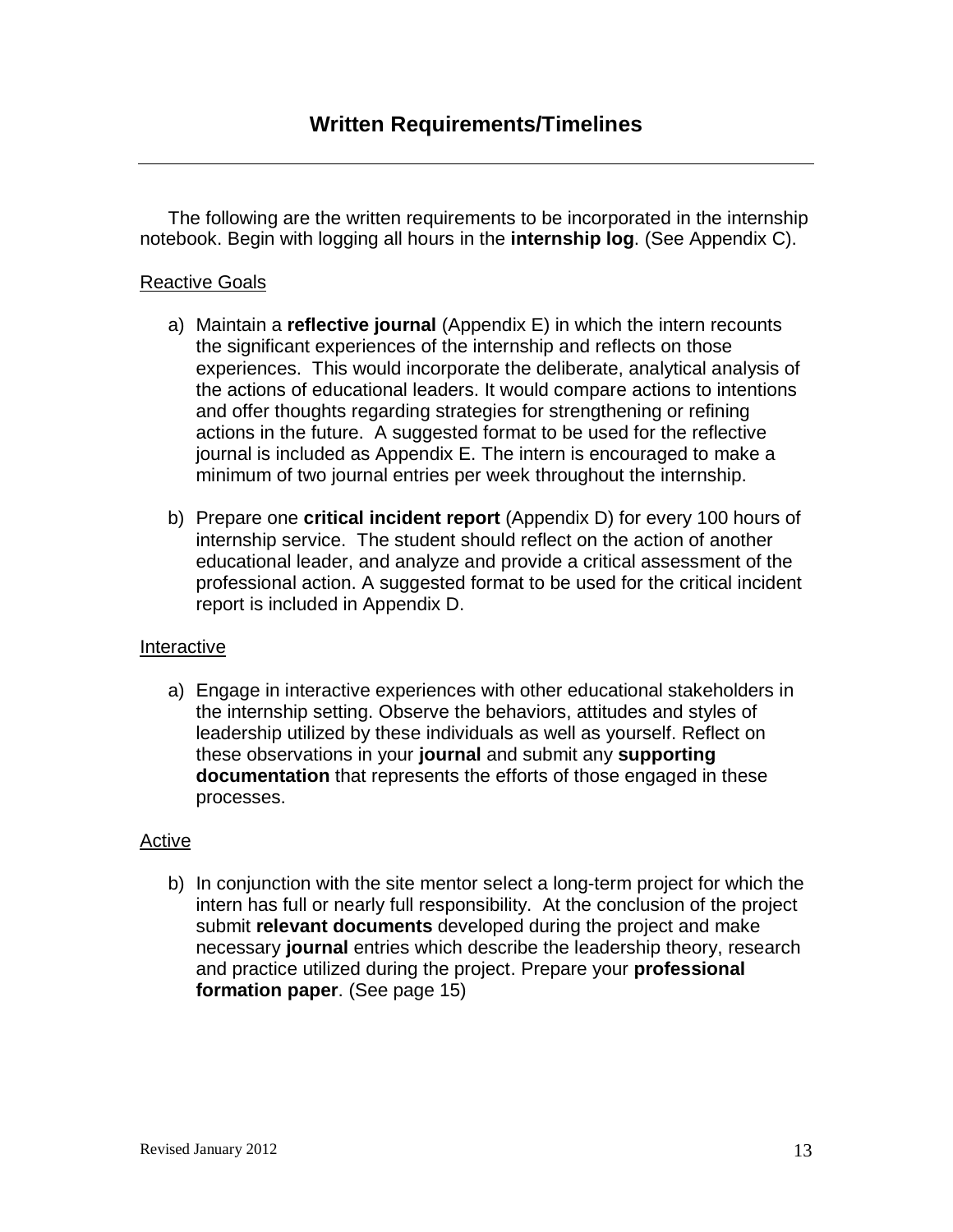#### Summary of Written Requirements

- a) These following items should be organized into a professional Notebook that reflects the totality of the internship experience:
	- 1. Student's Resume
	- 2. Completed Self Assessment Instrument (Appendix A)
	- 3. Internship Plan (p. 10 and Appendix B) [LiveText]
	- 4. Reflective Journal (Appendix E)
	- 5. Relevant Supporting Documentation
	- 6. Critical Incident Report(s) (Appendix D)
	- 7. Internship Log (Appendix C)
	- 8. Professional Formation (p. 15)
	- 9. Mentor Feedback Form (Appendix F)

### **Timelines**

In order to facilitate a meaningful internship experience, the university internship director will work collaboratively with the intern and site mentor to create timelines that will benefit all parties. It is recommended that the intern dedicate 9-12 hours a week to the internship process. This allows the student to have realistic, sustained access to the real work of school administration. Because the internship experience(s) normally spans across more than one semester the intern will receive an incomplete "IP" grade for the internship. The "IP" grade will be removed following completion of all internship requirements.

Unless prior permission is received from the internship director, all students should complete the internship within **one** calendar year.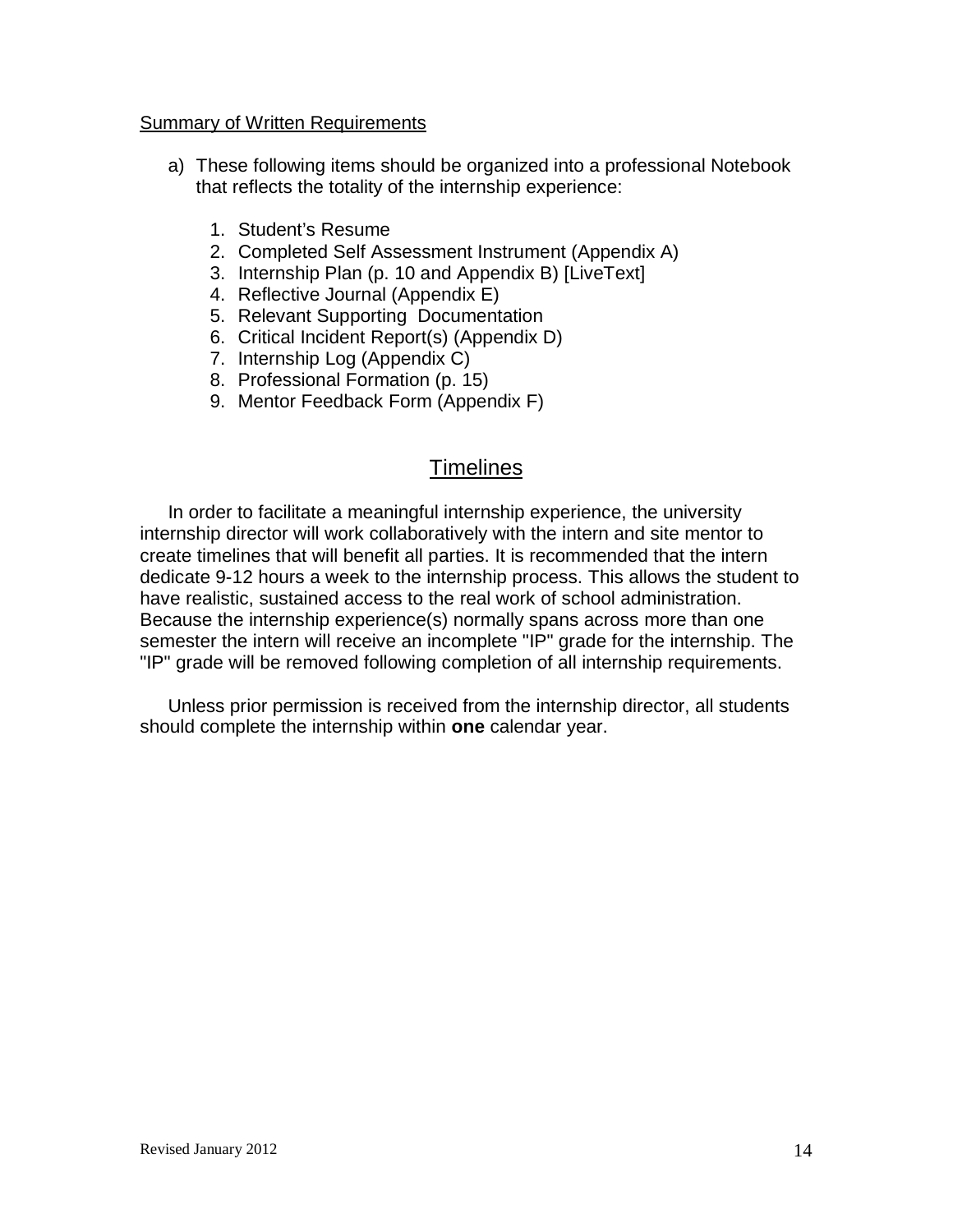At the conclusion of the internship the intern is to review his/her selfassessment journal, critical incident report(s), interview notes, and any supporting material in order to synthesize learning. As a result of this reflection the intern is to develop a personalized understanding of "what it means to be an administrator."

Students are to prepare a 3-4 page paper, to be incorporated into the student's Notebook, that contains the elements of their reflection and details the current state of their professional thinking. It should deal with questions such as:

- What are the skills, attitudes and feelings you would want to promote as an educational leader? Why are they important?
- What is your philosophy of education?
- What are the standards against which you would evaluate your own actions?
- What experiences in the internship shaped your beliefs? How have they changed as a result of the internship?
- What additional skills, attitudes, values do you feel you need to continue your development as an educational leader?
- After a review of your self-assessment what other experiences do you need to engage in as you continue your professional development?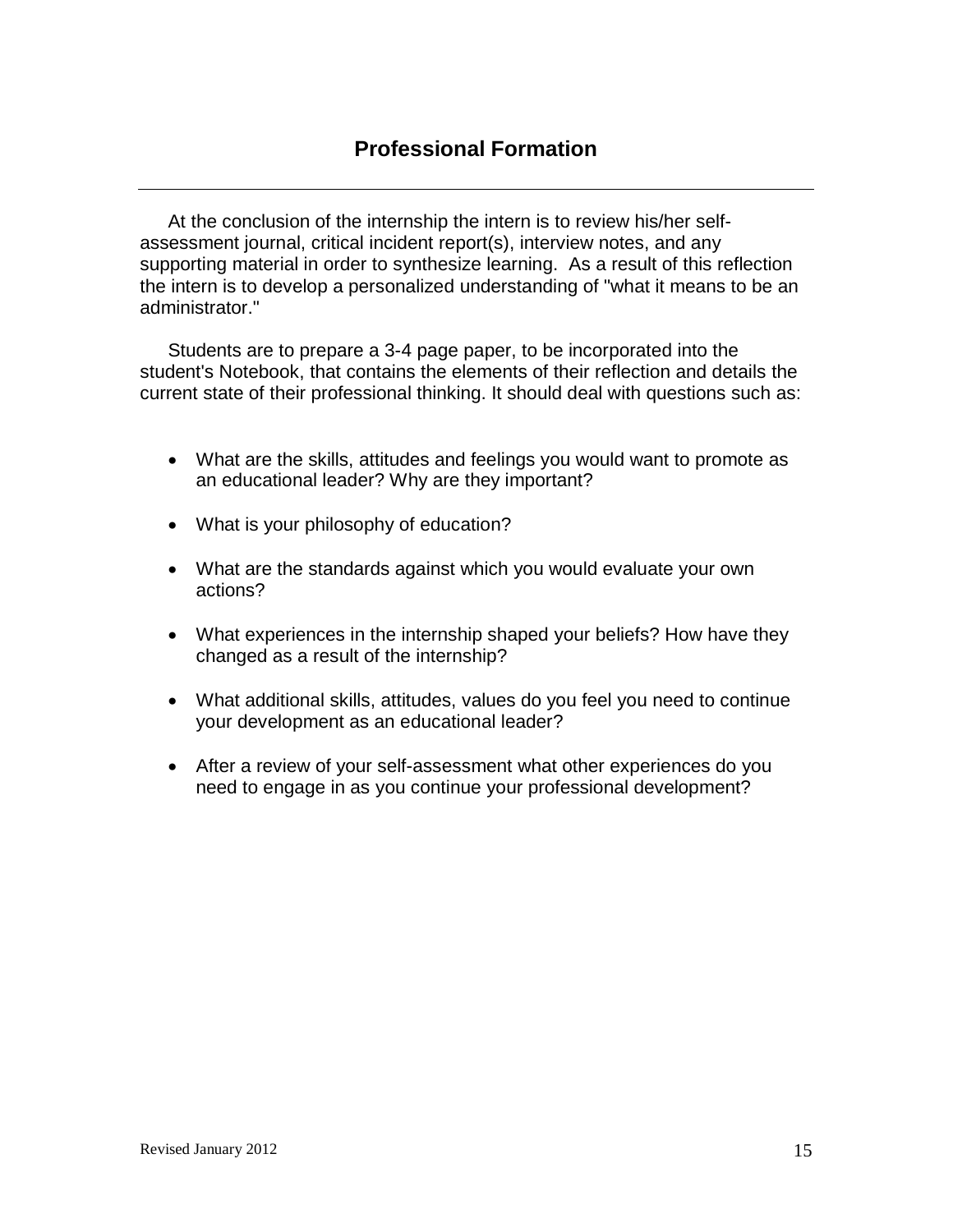- 1. A total of 100 400 hours of contact time related to the internship and its activities are required for completion of the experience. The time requirement is determined by the number of credit hours elected by the student, i.e., 1 credit = 100 hours, 2 credits =  $200$  hours, 3 credits =  $300$ hours, and 4 credits  $=$  400 hours.
- 2. Students are required to submit to the university internship director one typewritten copy of the **internship notebook** which includes the following:
	- a. Student's Resume
	- b. Completed Self-Assessment Instrument
	- c. Internship Plan [LiveText]
	- d. Reflective Journal
	- e. Relevant Supporting Documentation
	- f. Critical Incident Report(s)
	- g. Internship Log
	- h. Professional Formation
	- i. Mentor Feedback Form
	- j. This should be professionally organized with dividers.
- 3. Your internship plan is the only document that you must post to LiveText. It is recommended that this document be created for your Notebook using a word processing program and then, using the cut and paste function, be placed in LiveText. This is not posted on LiveText until the end of your internship
- 4. Evaluation of the internship will be the responsibility of the university internship director. Such evaluation will be based upon: (A complete rubric for the evaluation of your internship notebook can be found in the course syllabus on page 30.)
	- a. degree of completion of the goals outlined at the beginning of the internship;
	- b. degree of leadership skill, insight and development, as shown in the reflective journal, critical incident reports and professional formation;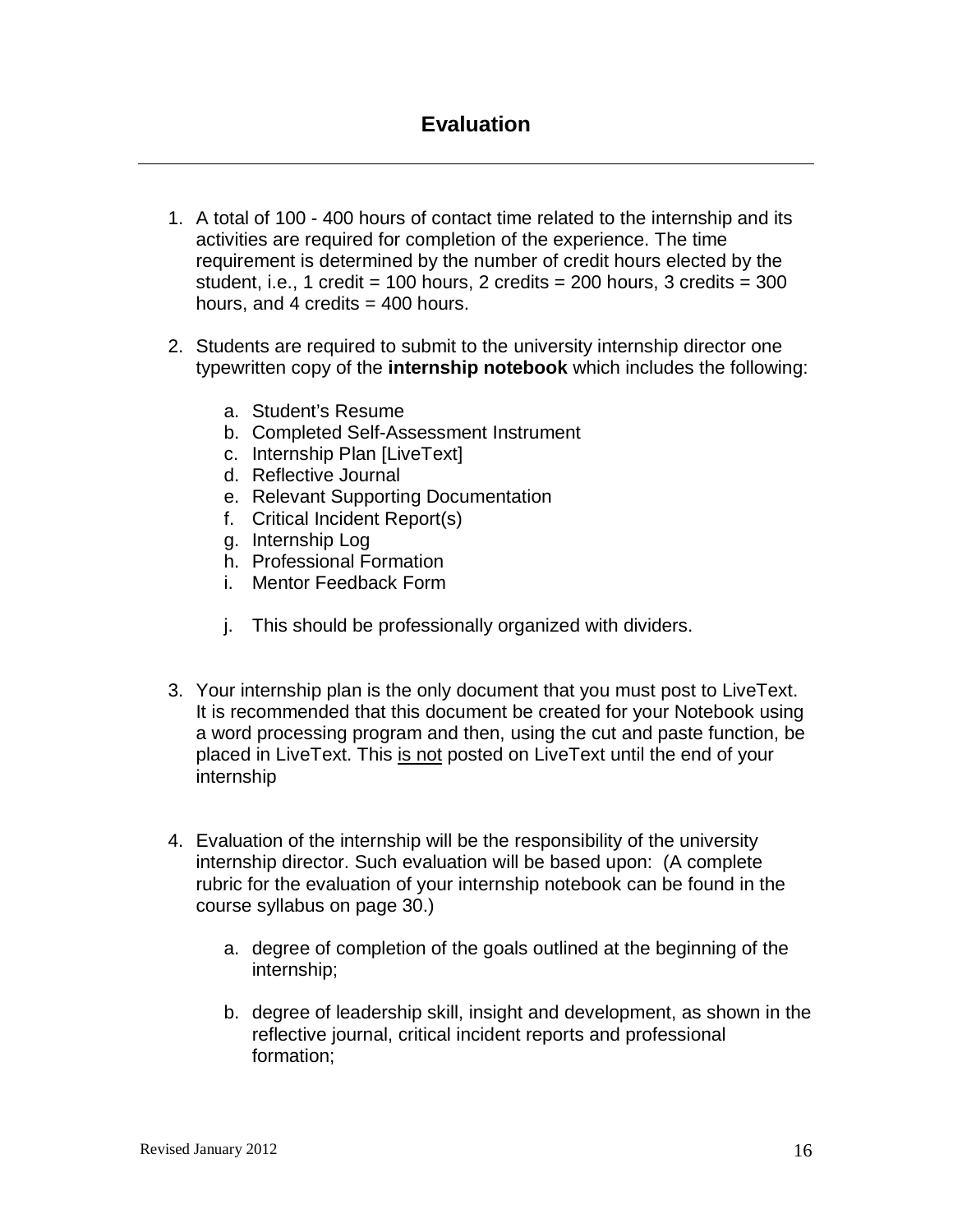- c. degree of leadership skill exhibited, as noted in observations of site mentor and university internship director. The mentor feedback form will be used by the site mentor (See Appendix F). In addition the site mentor will be encouraged to prepare a narrative recommendation on behalf of the intern.
- 5. Following the submission of your internship notebook, the posting of your internship plan and the completion of the demographic survey on LiveText, the intern will receive a credit or no-credit grade for the internship experience.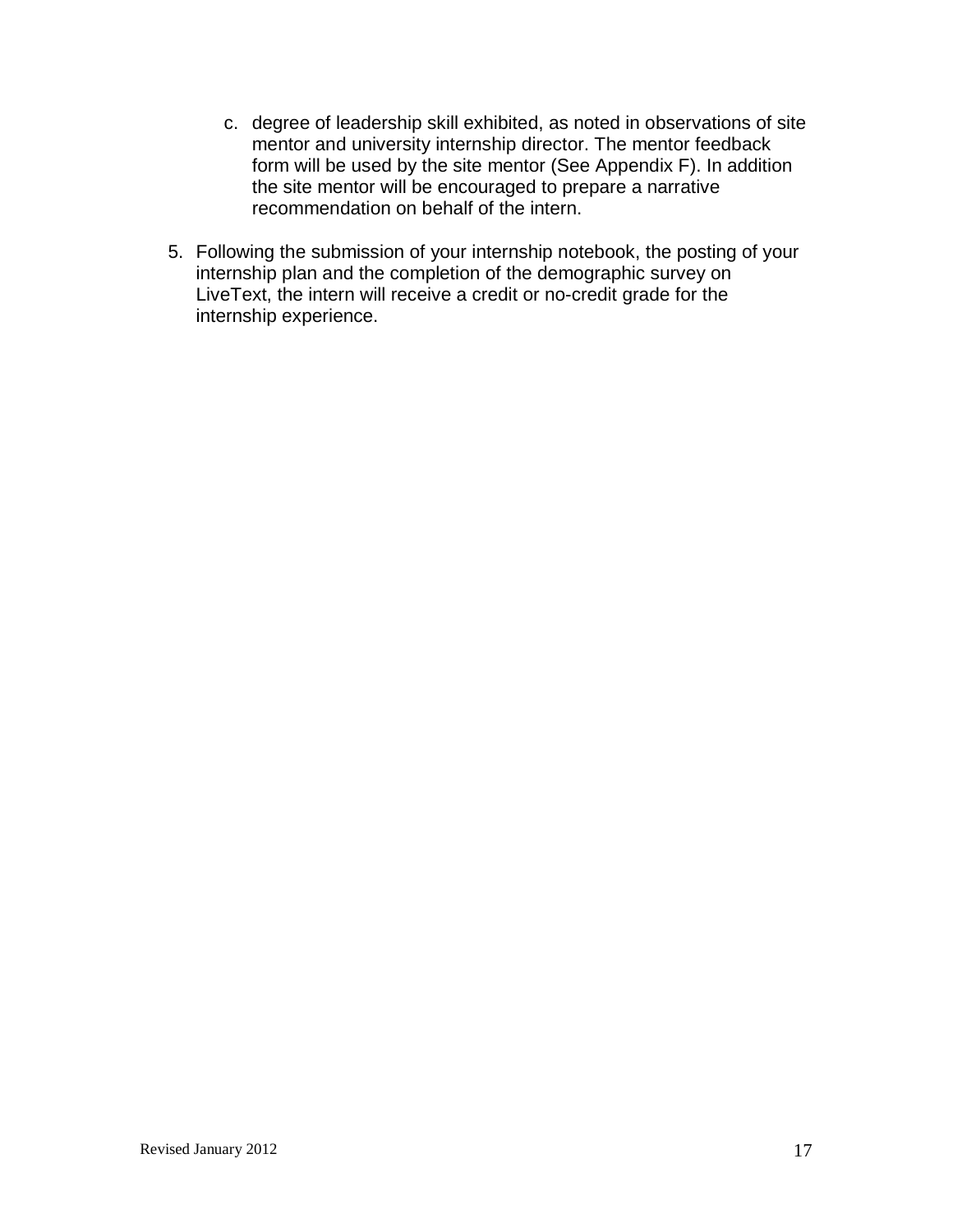#### **APPENDIX A**

#### **Self-Assessment**

| Name | <b>Present Position</b> |
|------|-------------------------|
|      |                         |

| Date | - -<br>ັ້<br>.<br>$    -$ |  |
|------|---------------------------|--|
|      |                           |  |

#### **Directions**

On the right side of the goals statement indicate your present skill level in effectively performing tasks related to this statement.

Use the following scale:

- $5 =$  Highly skilled
- $4 = Skilled$
- 3 = Somewhat skilled
- $2 = Marginal$  skills
- $1 = No$  skills

| <b>Goals</b>                                                                                                                                                                                                                                                                                                                                              | 5 | $\boldsymbol{\mathcal{L}}$ | 3 | 2 |  |
|-----------------------------------------------------------------------------------------------------------------------------------------------------------------------------------------------------------------------------------------------------------------------------------------------------------------------------------------------------------|---|----------------------------|---|---|--|
| <b>Goal 1:</b> To foster educational leaders who know and understand the<br>leadership and administration of student affairs and higher education<br>(e.g., purpose of post-secondary education; role of leadership and<br>administration; governance; national and global issues affecting<br>higher education) and can apply these concepts in practice |   |                            |   |   |  |
| <b>Goal 2:</b> To foster educational leaders who know and understand the<br>organization of higher education (e.g, history and philosophy of<br>higher education; public policy; finance; assessment; political,<br>social, cultural and economic systems) and can apply these concepts<br>in practice.                                                   |   |                            |   |   |  |
| <b>Goal 3:</b> To foster educational leaders who know and understand law<br>and ethics (e.g., professional codes of ethics; philosophy of higher<br>education and/or student affairs; law related to student affairs and/or<br>higher education) and can apply these concepts in practice.                                                                |   |                            |   |   |  |
| Goal 4: To foster educational leaders who know and understand<br>human relations and cultural diversity (e.g., importance of diversity<br>and equity in a Democratic society; understanding human relations;<br>role of education in sustaining a democratic society) and can apply<br>these concepts in practice.                                        |   |                            |   |   |  |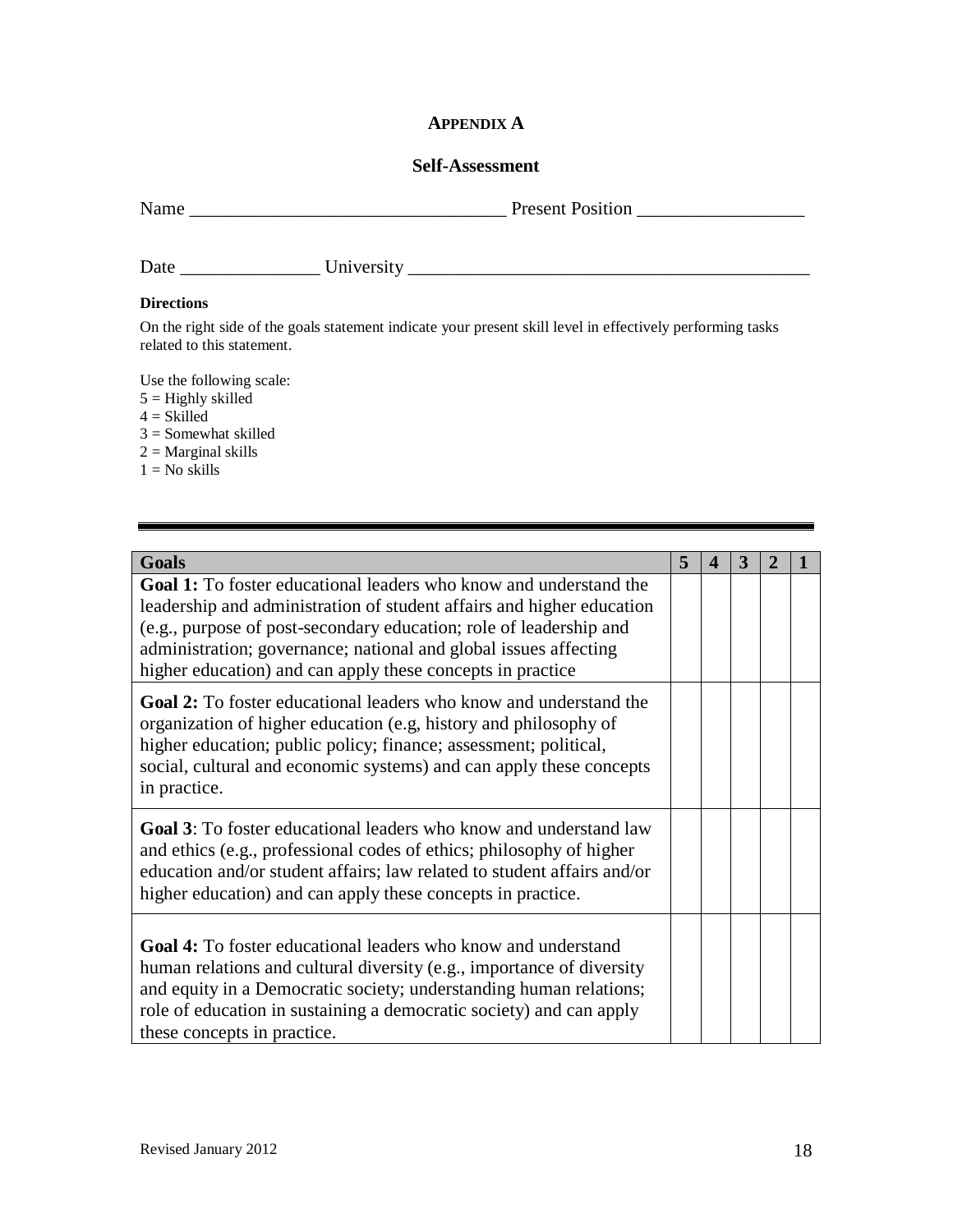| <b>Goal 5:</b> To foster educational leaders who know and understand<br>college student development and student characteristics (e.g., college<br>student and adult development; college student characteristics related<br>to institutional practice) and can apply these concepts in practice           |  |  |  |
|-----------------------------------------------------------------------------------------------------------------------------------------------------------------------------------------------------------------------------------------------------------------------------------------------------------|--|--|--|
| <b>Goal 6:</b> To foster educational leaders who know and understand the<br>concepts of conducting and evaluating research (e.g., research<br>design) and can apply these concepts in practice                                                                                                            |  |  |  |
| <b>Goal 7:</b> To foster educational leaders who know and understand<br>professional practice (e.g., program planning and execution, advising;<br>group dynamic, evaluation, staff training and supervision, policy<br>development, planning, and budgeting) and can apply these concepts<br>in practice. |  |  |  |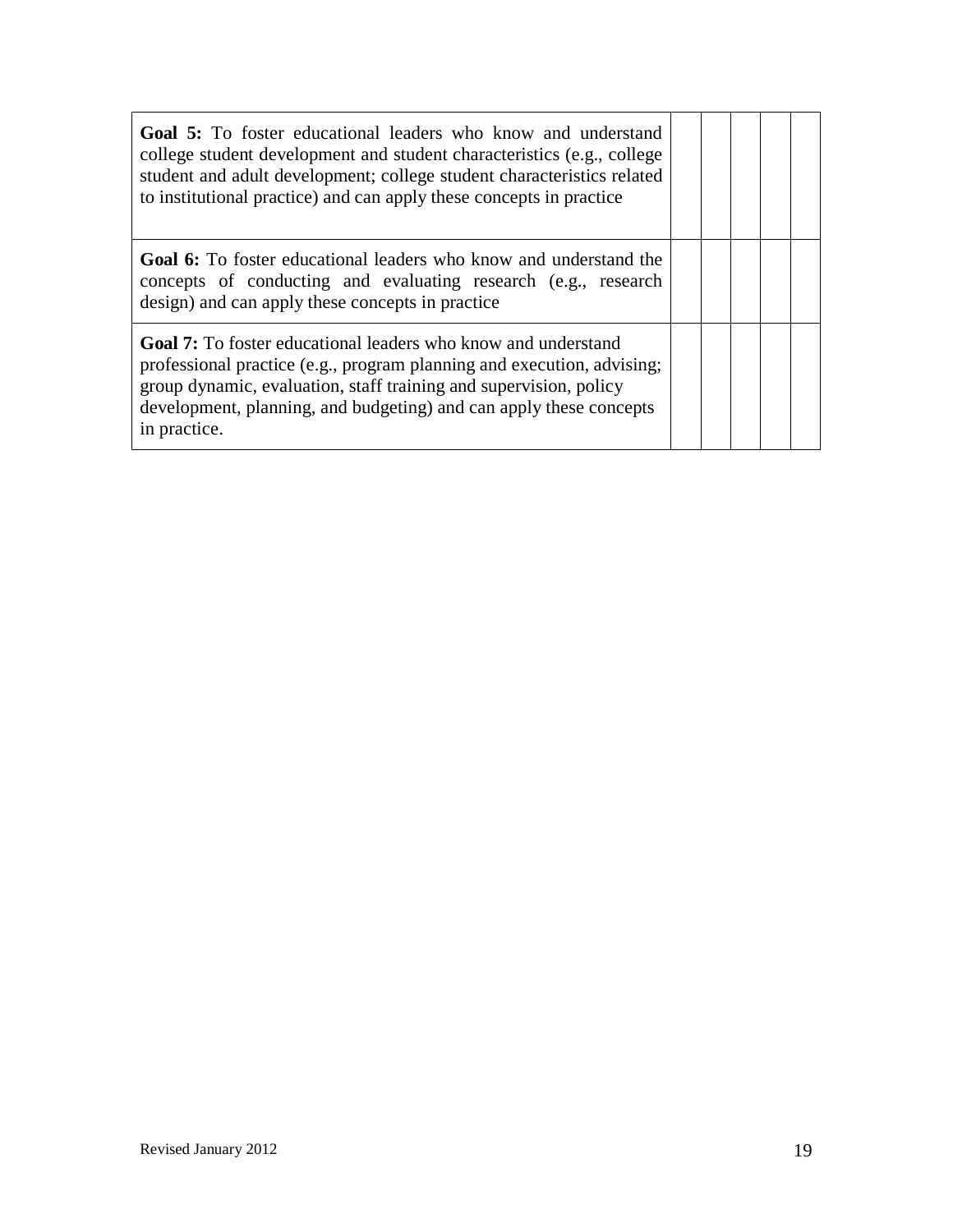#### **APPENDIX B**

#### Eastern Michigan University Department of Leadership & Counseling

#### *This is an Example, you will need to develop your own plan*

#### **Internship Plan**

Intern's Name: Student Number: E

Site Mentor: Location:

**Reactive:** This phase consists of observation and shadowing experiences. The student has the opportunity to observe a variety of leaders in multiple situations working with diverse populations and reflects on the varied components of the leadership role. This phase increases student understanding of effective leadership skills and their impact on universities. The student observes the behavior of practicing leaders at different levels in the organization and notes the actions taken. Students are expected to question, analyze, and integrate the observed leadership behaviors into a reflective journal.

For Example:

*The intern will demonstrate an understanding of the complexity of the role of leadership by shadowing three university leaders at a variety of levels in the organization for a minimum of three hours, charting the range of activities dealt with by the leaders, and preparing notes that specifically address the linkages between the observed behaviors and the theoretical understanding of the role of the leader. Notes included in the reflective journal.* 

*The intern will observe 3 different kinds of meetings chaired by university leaders in diverse settings. He/she will prepare notes describing the audiences for each meeting, the leadership strategies used by the leaders and the perceived advantages and disadvantages of each strategy.* 

**Interactive:** This phase includes coordinated interaction between leadership coursework and the internship experience. The student is involved in a specific project or a series of projects related to a specific leadership positions. This interaction focuses on application of espoused theory and theory-in-use. The student is involved in collaboratively selecting and designing the leadership activities thus, augmenting their coursework training while in the field. Students are expected to develop linkages between theory and practice, and to actively discuss and analyze the leadership strategies utilized in each setting.

#### For Example:

*The intern will conduct a focus group involving faculty, staff, students, and residents from the local community to assess the library for a report that will be given to the Higher Learning Commission (formerly North Central Accreditation). This involvement will help the intern understand what higher education administrators have to accomplish in order to excel at the accreditation requirements of their regional accrediting organization.*

**Active:** A culminating activity characterizes this phase of the internship. Students are engaged in an intensive, comprehensive, long-term experience. The intern assumes full or nearly full responsibility for a given role or task. Students are expected to engage other interns, the site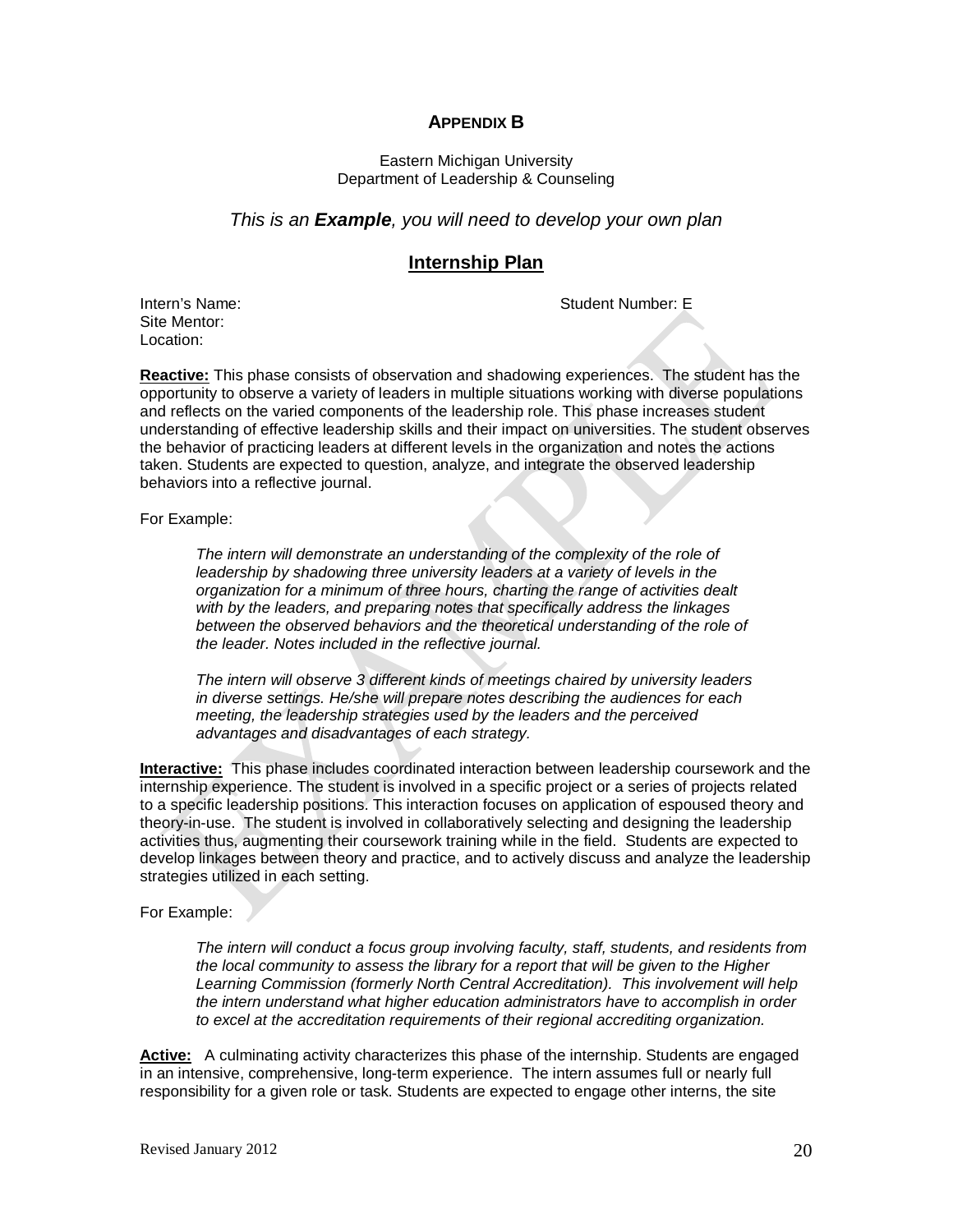mentor, and/or university representative in actively and collegially reflecting and assessing theory research and practice appropriate to the project.

For Example:

*The intern will evaluate the results of a survey that has been given to the Spring 2008 EN 111 class concerning the effectiveness and usefulness of the KJS Library. She will then present the results to the KJS Library administration.*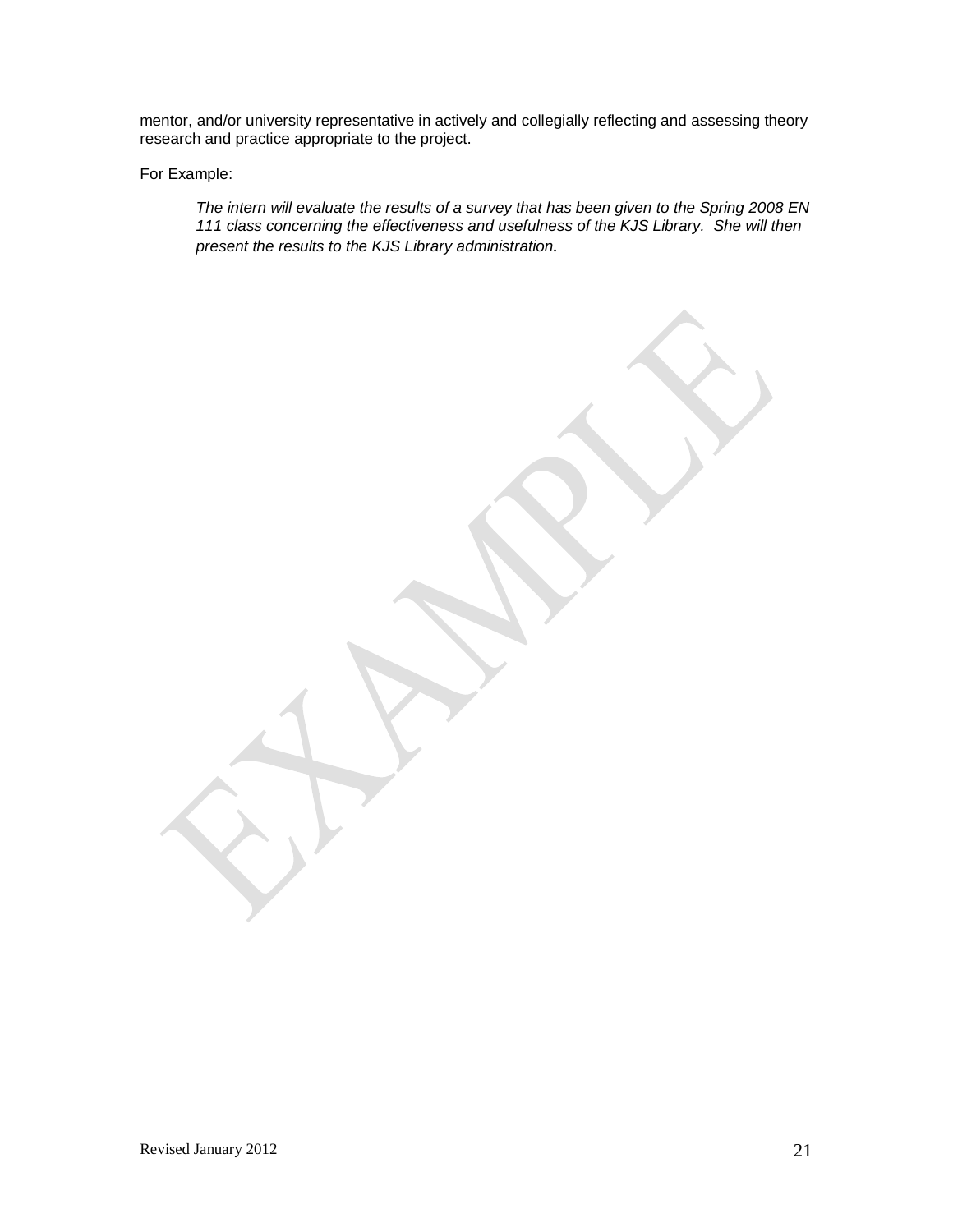## **APPENDIX C**

#### Eastern Michigan University Department of Leadership & Counseling

## Internship Log

| <b>Date</b> | <b>Time</b> | Location | <b>Activity</b> | Goal | <b>Support Documents</b> | <b>Total Hours</b> |
|-------------|-------------|----------|-----------------|------|--------------------------|--------------------|
|             |             |          |                 |      |                          |                    |
|             |             |          |                 |      |                          |                    |
|             |             |          |                 |      |                          |                    |
|             |             |          |                 |      |                          |                    |
|             |             |          |                 |      |                          |                    |
|             |             |          |                 |      |                          |                    |
|             |             |          |                 |      |                          |                    |
|             |             |          |                 |      |                          |                    |
|             |             |          |                 |      |                          |                    |
|             |             |          |                 |      |                          |                    |
|             |             |          |                 |      |                          |                    |
|             |             |          |                 |      |                          |                    |
|             |             |          |                 |      |                          |                    |
|             |             |          |                 |      |                          |                    |
|             |             |          |                 |      |                          |                    |
|             |             |          |                 |      |                          |                    |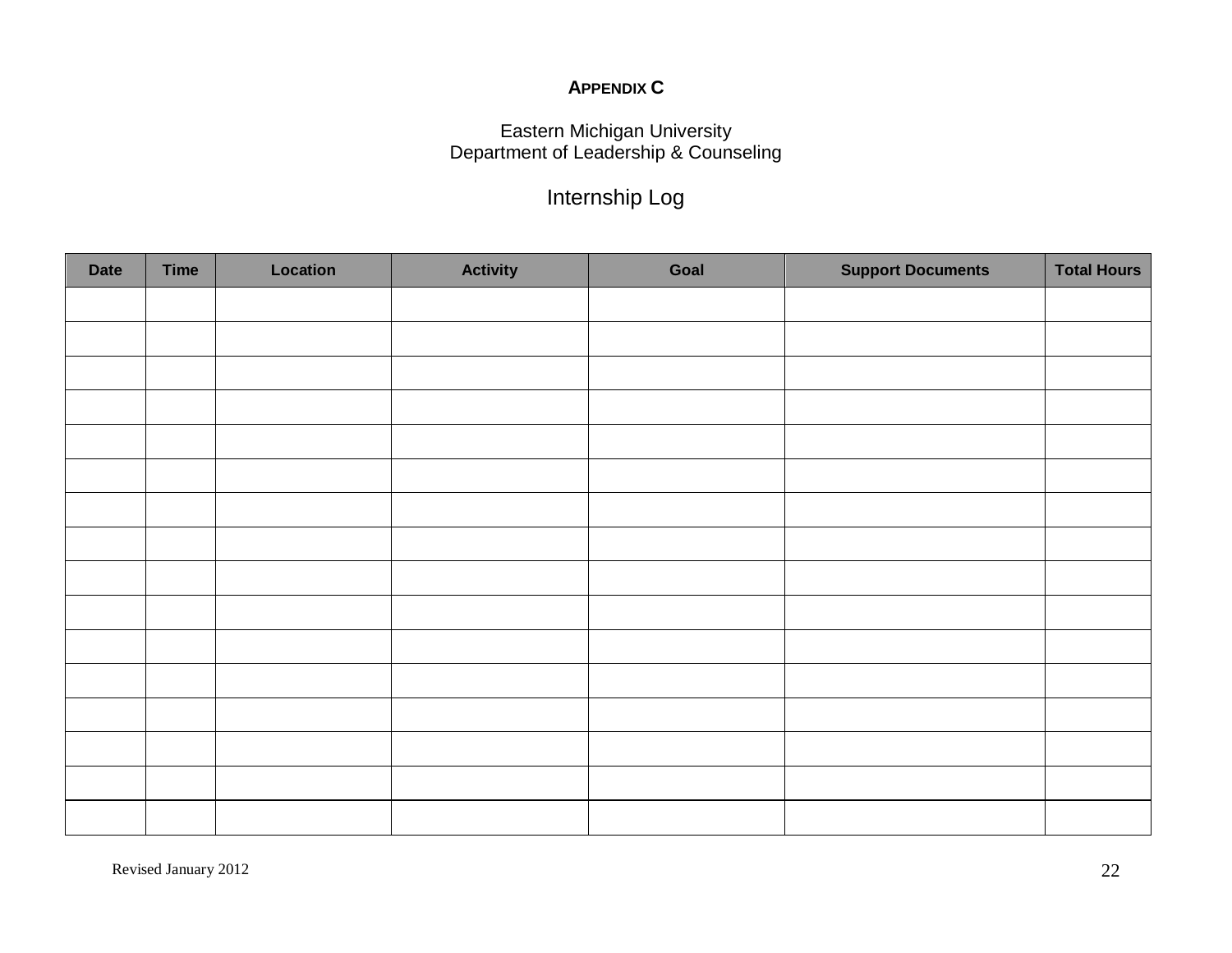#### **APPENDIX D**

## CRITICAL INCIDENT REPORT

Often in our lives some event occurs that makes a significant difference in the way we function: our perception of individuals, our sense of purpose, our view of a job responsibility.

Please think about such a critical event (a transaction, a turning point, a life altering event) that you experienced during your internship and which altered the way in you see the leadership role.

Describe the critical incident in some detail providing information about what happened, the issues with which you struggled, and the resolution of the incident.

You may wish to consider the following questions:

How did you feel about the issue at the time?

What were the issues with which you struggled?

What did you do as a result of the incident?

How did the issue impact the formation and development of your personal view of what "it means to be an educational leader"?

What issues did this incident raise about the role of the educational leader?

As you look back upon the incident how do you assess its significance as it relates to you as an educational leader? How will it shape your work as a leader?

**\*You should have 1 critical incident report for each 100 hours of field work\***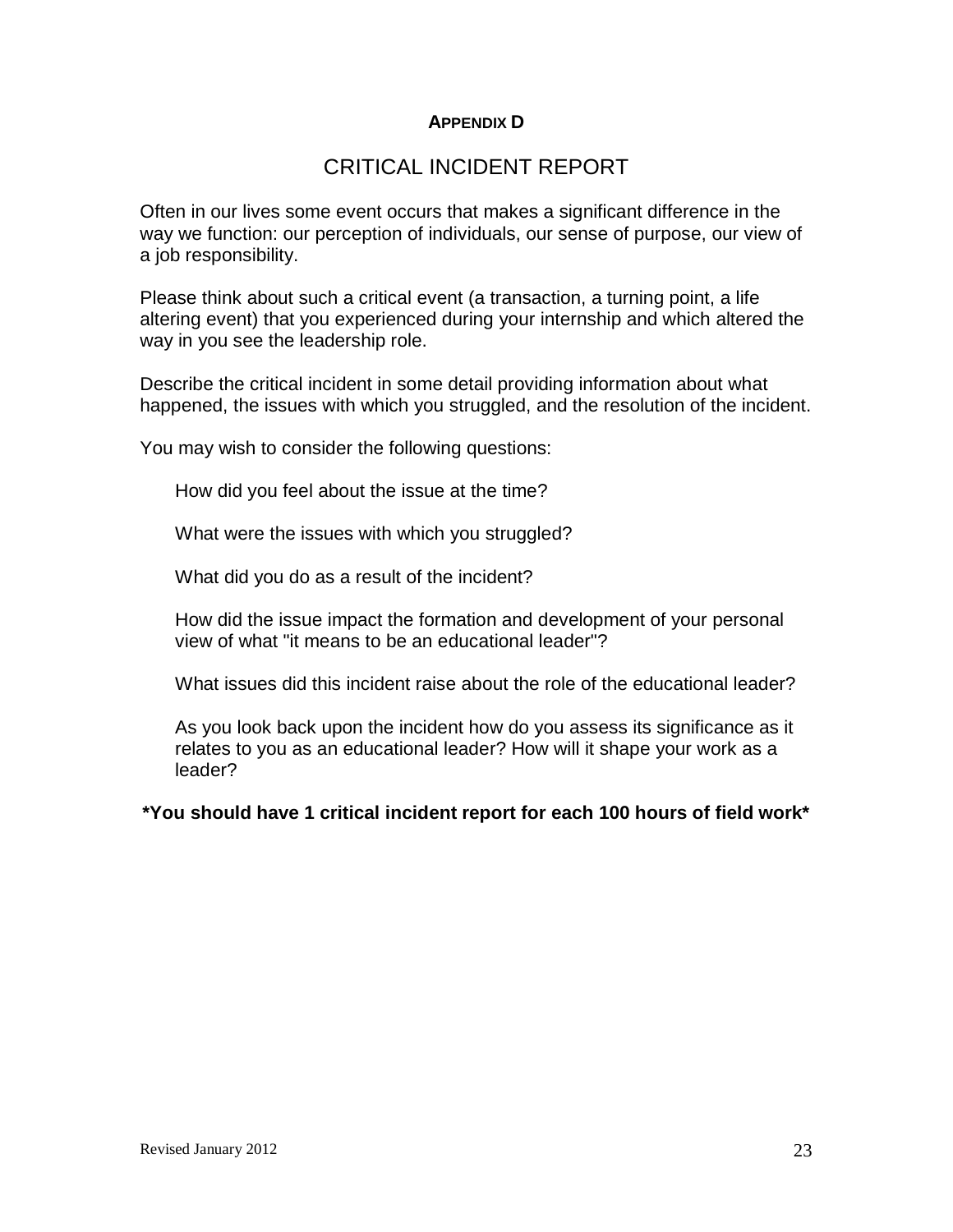#### **APPENDIX E**

## ETHICAL/LEGAL ANALYSIS

Select an ethical or legal issue that you have experienced during the course of your internship. It must be specific and should be something that really happened during your internship. Do some independent reading (articles and/or books, court cases, web pages). Prepare a paper (4-5 pages) that:

Describes the events and issues and how they affected the organizations leaders;

Indicate the various points-of-views that administrators, faculty, staff, and student (parents) hold about this issue and relate them to ethical positions;

Describe ethical and/or current legal reasoning that supports policy developed around this issue;

Summarize the important legal and ethical principles and reasoning that contribute to our understanding of this issue.

How did the events that you examined affect your perception of the ethical/legal responsibilities of an educational leader?

How was this specific issue resolved?

Did you struggle with any aspect of the resolution or policy developed to deal with this issue? If so, what?

#### **You should have one Ethical/Legal Analysis for your internship.**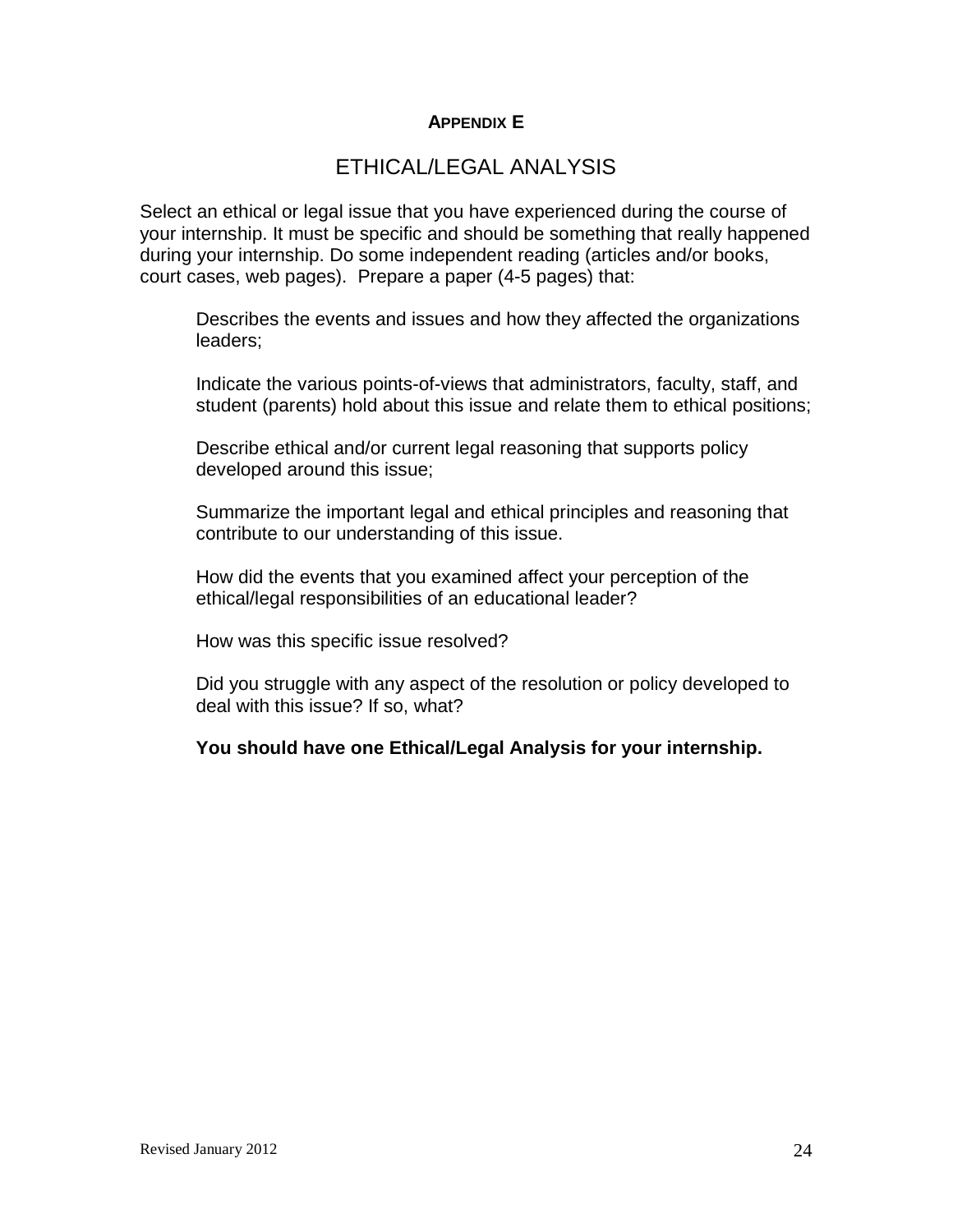#### **APPENDIX F**

## FORMAT FOR REFLECTIVE JOURNAL

Date: Goal: Goal: Goal: Goal: Goal: Goal: Goal: Goal: Goal: Goal: Goal: Goal: Goal: Goal: Goal: Goal: Goal: Goal: Goal: Goal: Goal: Goal: Goal: Goal: Goal: Goal: Goal: Goal: Goal: Goal: Goal: Goal: Goal: Goal: Goal: Goal:

Brief Description of Activity:

Reflection on the Leadership Behaviors Observed During the Activity:

Suggestions for Refining or Strengthening Leadership Actions: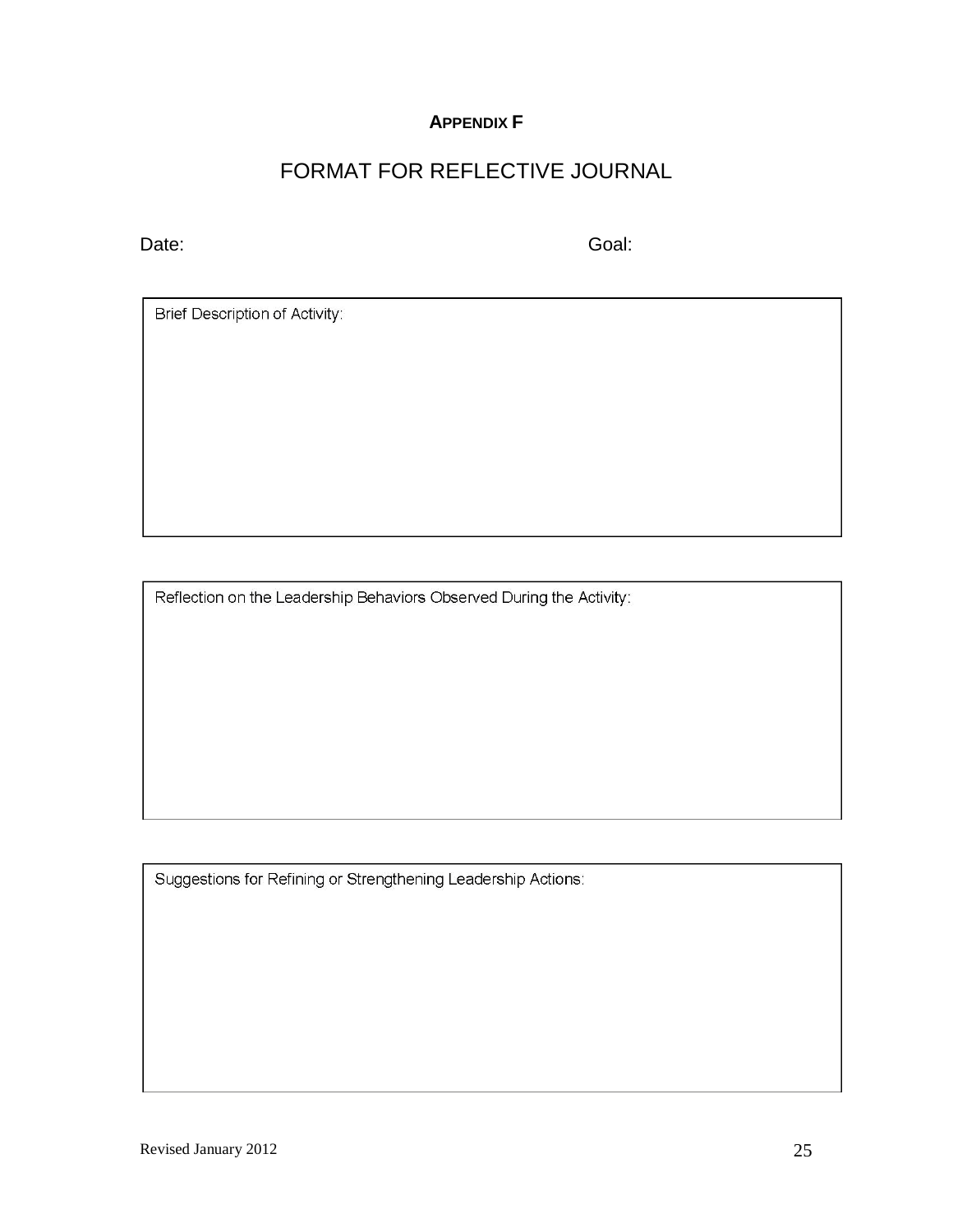#### **APPENDIX G**

### MENTOR FEEDBACK FORM

Student Name: School/District

Mentor Name:

Date:

**Directions:** Please take a few minutes to provide feedback regarding the experience of your administrative internship. Rate their experiences in each area and then provide some specific comments that illustrate the types of experiences and success they have had in this setting.

1. How reliable and efficient was the intern in meeting her/his responsibilities for the field experience?

|           |             |                  |         |                         |                      | N/O                    |
|-----------|-------------|------------------|---------|-------------------------|----------------------|------------------------|
|           | Outstanding | Above<br>Average | Average | <b>Below</b><br>Average | Seriously<br>Lacking | <b>Not</b><br>Observed |
| Comments: |             |                  |         |                         |                      |                        |

2. How effective was the intern in fulfilling the goals identified in their internship plan?

|           |             |         |         |              |                      | N/O             |
|-----------|-------------|---------|---------|--------------|----------------------|-----------------|
|           | Outstanding | Above   | Average | <b>Below</b> | Seriously<br>Lacking | Not<br>Observed |
| Comments: |             | Average |         | Average      |                      |                 |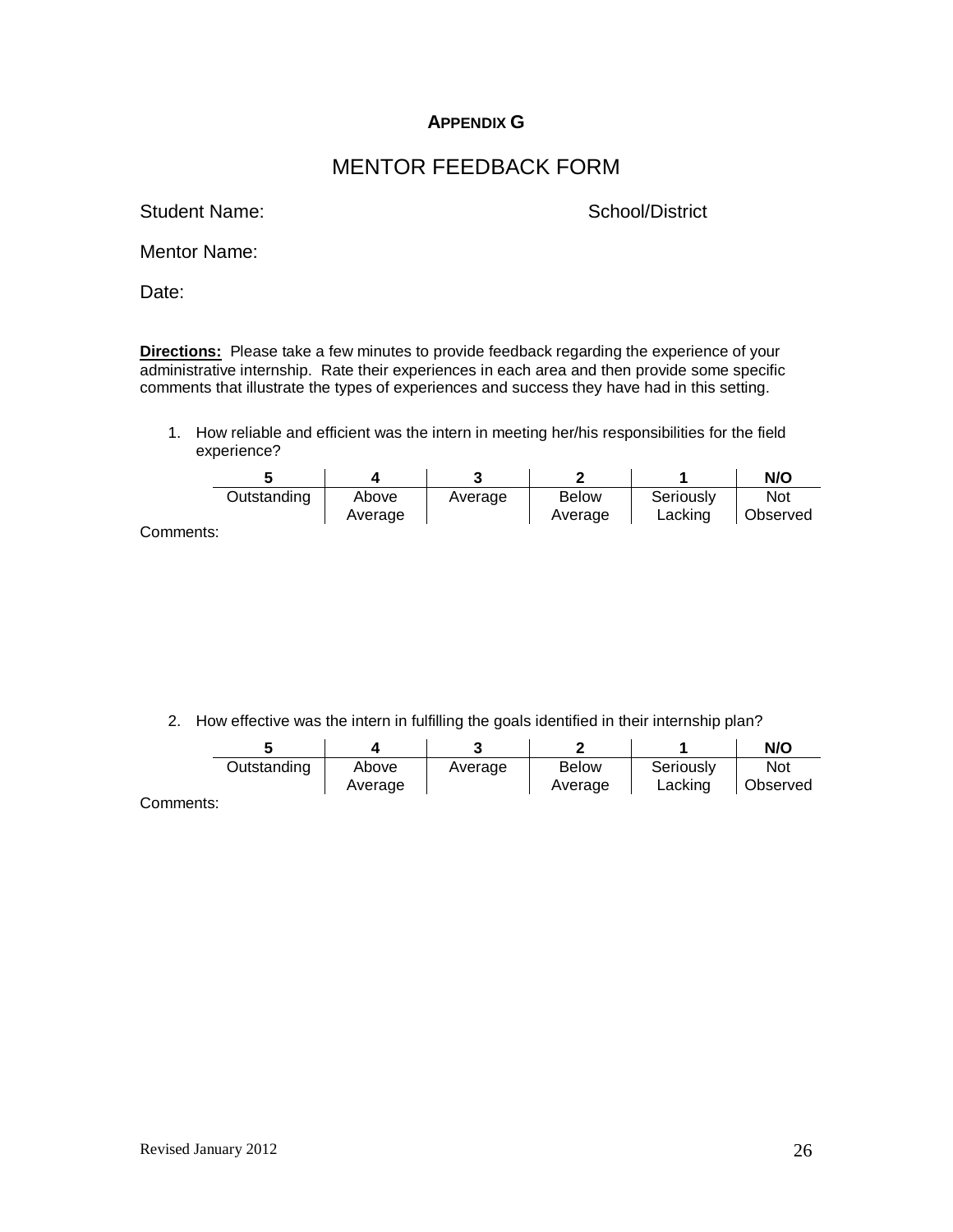**Goal 1:** To foster educational leaders who know and understand the leadership and administration of student affairs and higher education (e.g., purpose of post-secondary education; role of leadership and administration; governance; national and global issues affecting higher education) and can apply these concepts in practice

|             |         |         |              |           | N/O      |
|-------------|---------|---------|--------------|-----------|----------|
| Outstanding | Above   | Average | <b>Below</b> | Seriously | Not      |
|             | Average |         | Average      | Lacking   | Observed |

Comments:

**Goal 2:** To foster educational leaders who know and understand the organization of higher education (e.g, history and philosophy of higher education; public policy; finance; assessment; political, social, cultural and economic systems) and can apply these concepts in practice.

|             |         |         |              |           | N/O      |
|-------------|---------|---------|--------------|-----------|----------|
| Outstanding | Above   | Average | <b>Below</b> | Seriously | Not      |
|             | Average |         | Average      | Lacking   | Observed |

Comments:

**Goal 3**: To foster educational leaders who know and understand law and ethics (e.g., professional codes of ethics; philosophy of higher education and/or student affairs; law related to student affairs and/or higher education) and can apply these concepts in practice.

|        |             |         |         |              |           | N/O      |
|--------|-------------|---------|---------|--------------|-----------|----------|
|        | Outstanding | Above   | Average | <b>Below</b> | Seriously | Not      |
| maxmax |             | Average |         | Average      | Lacking   | Observed |

Comments:

**Goal 4:** To foster educational leaders who know and understand human relations and cultural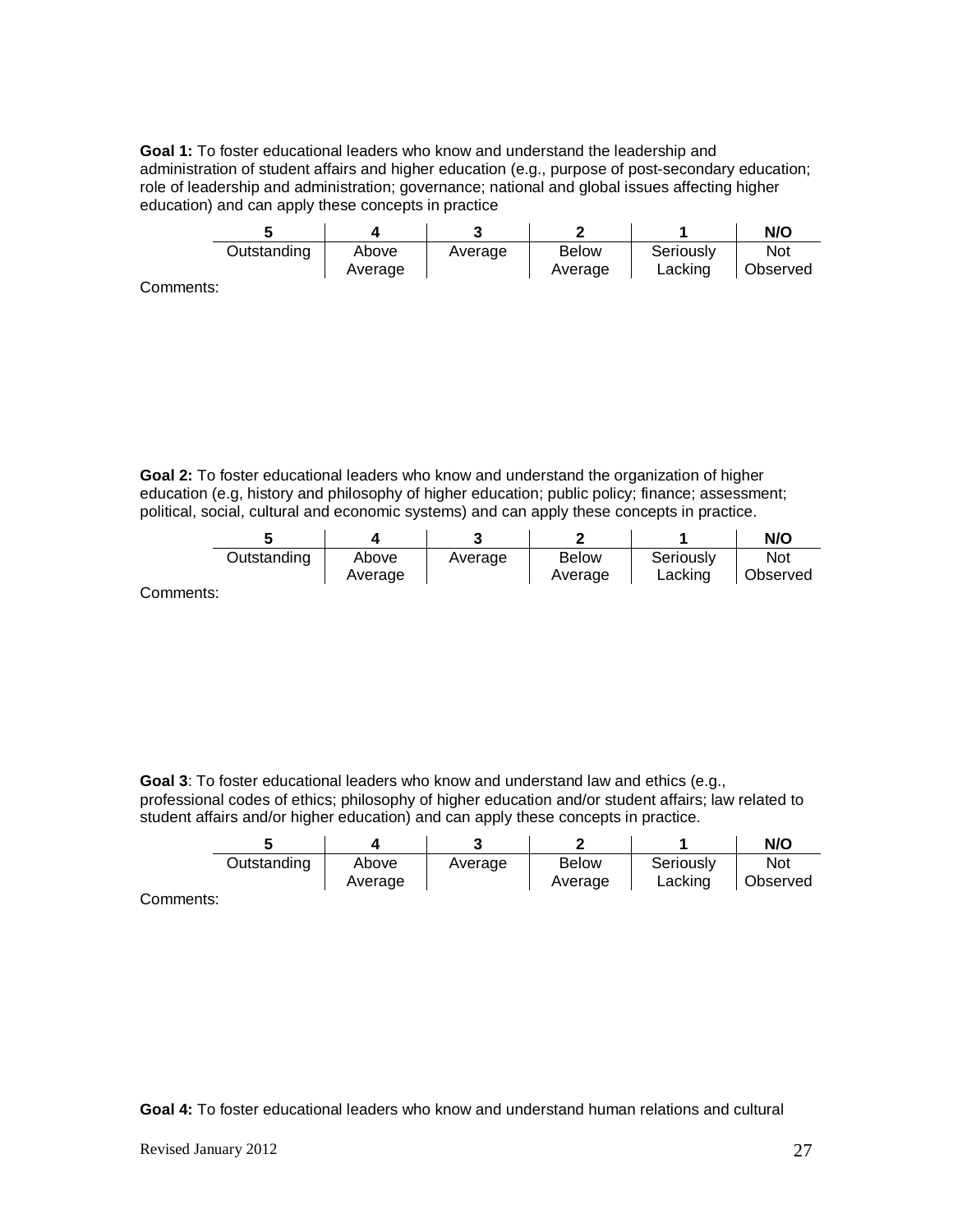diversity (e.g., importance of diversity and equity in a Democratic society; understanding human relations; role of education in sustaining a democratic society) and can apply these concepts in practice.

|                          |             |                  |         | m                       |                      | N/O             |
|--------------------------|-------------|------------------|---------|-------------------------|----------------------|-----------------|
|                          | Outstanding | Above<br>Average | Average | <b>Below</b><br>Average | Seriously<br>Lacking | Not<br>Observed |
| $\sim$ menses to the set |             |                  |         |                         |                      |                 |

Comments:

**Goal 5:** To foster educational leaders who know and understand college student development and student characteristics (e.g., college student and adult development; college student characteristics related to institutional practice) and can apply these concepts in practice.

|           |             |                  |         |                         |                      | N/O             |
|-----------|-------------|------------------|---------|-------------------------|----------------------|-----------------|
|           | Outstanding | Above<br>Average | Average | <b>Below</b><br>Average | Seriously<br>Lacking | Not<br>Observed |
| Comments: |             |                  |         |                         |                      |                 |

**Goal 6:** To foster educational leaders who know and understand the concepts of conducting and evaluating research (e.g., research design) and can apply these concepts in practice.

|             |         |         |              |           | N/O      |
|-------------|---------|---------|--------------|-----------|----------|
| Outstanding | Above   | Average | <b>Below</b> | Seriously | Not      |
|             | Average |         | Average      | Lacking   | Observed |

Comments: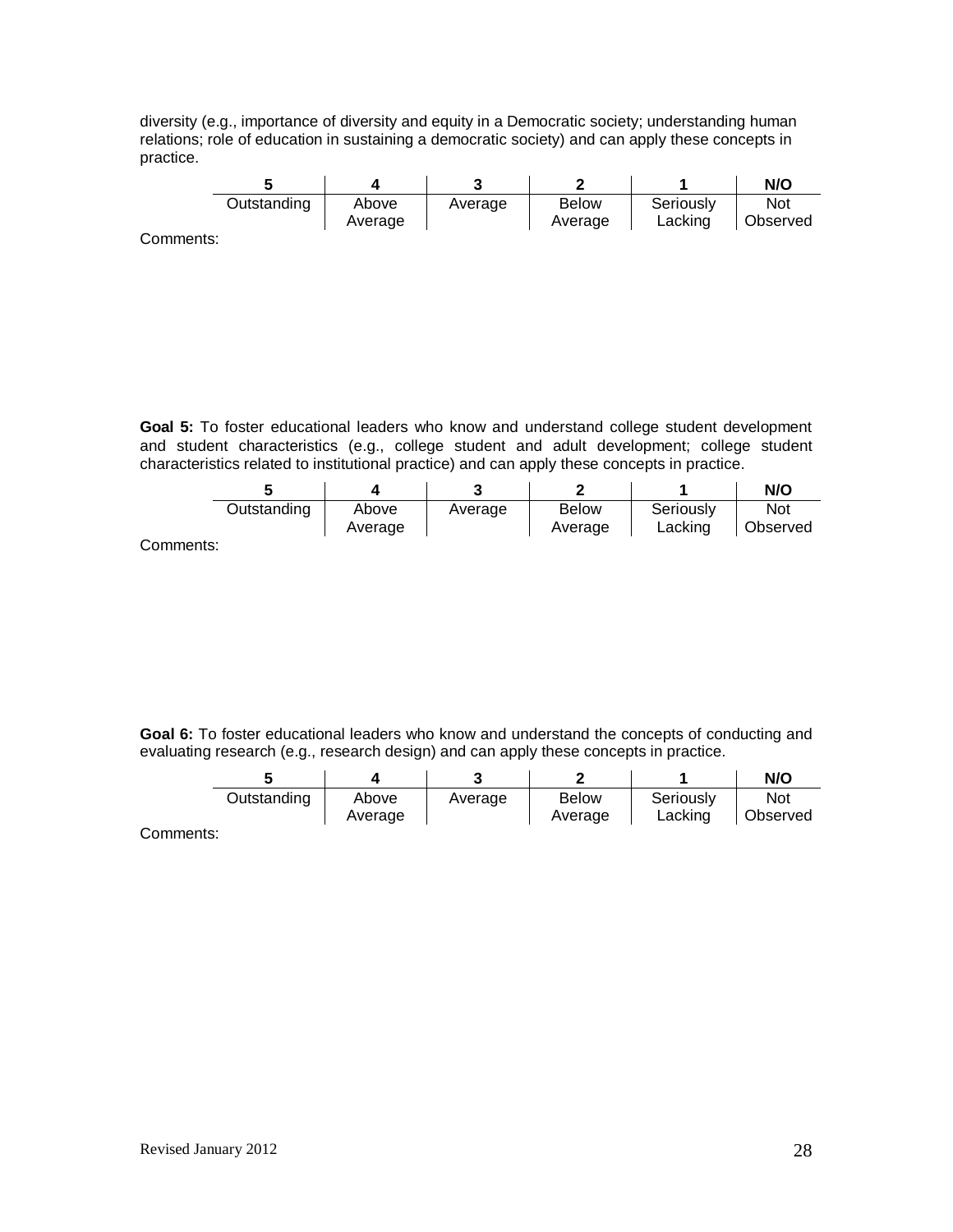**Goal 7:** To foster educational leaders who know and understand professional practice (e.g., program planning and execution, advising; group dynamic, evaluation, staff training and supervision, policy development, planning, and budgeting) and can apply these concepts in practice.

|             |         |         |              |           | N/O      |
|-------------|---------|---------|--------------|-----------|----------|
| Outstanding | Above   | Average | <b>Below</b> | Seriously | Not      |
|             | Average |         | Average      | Lacking   | Observed |

Comments:

Mentor Signature: Date: Date: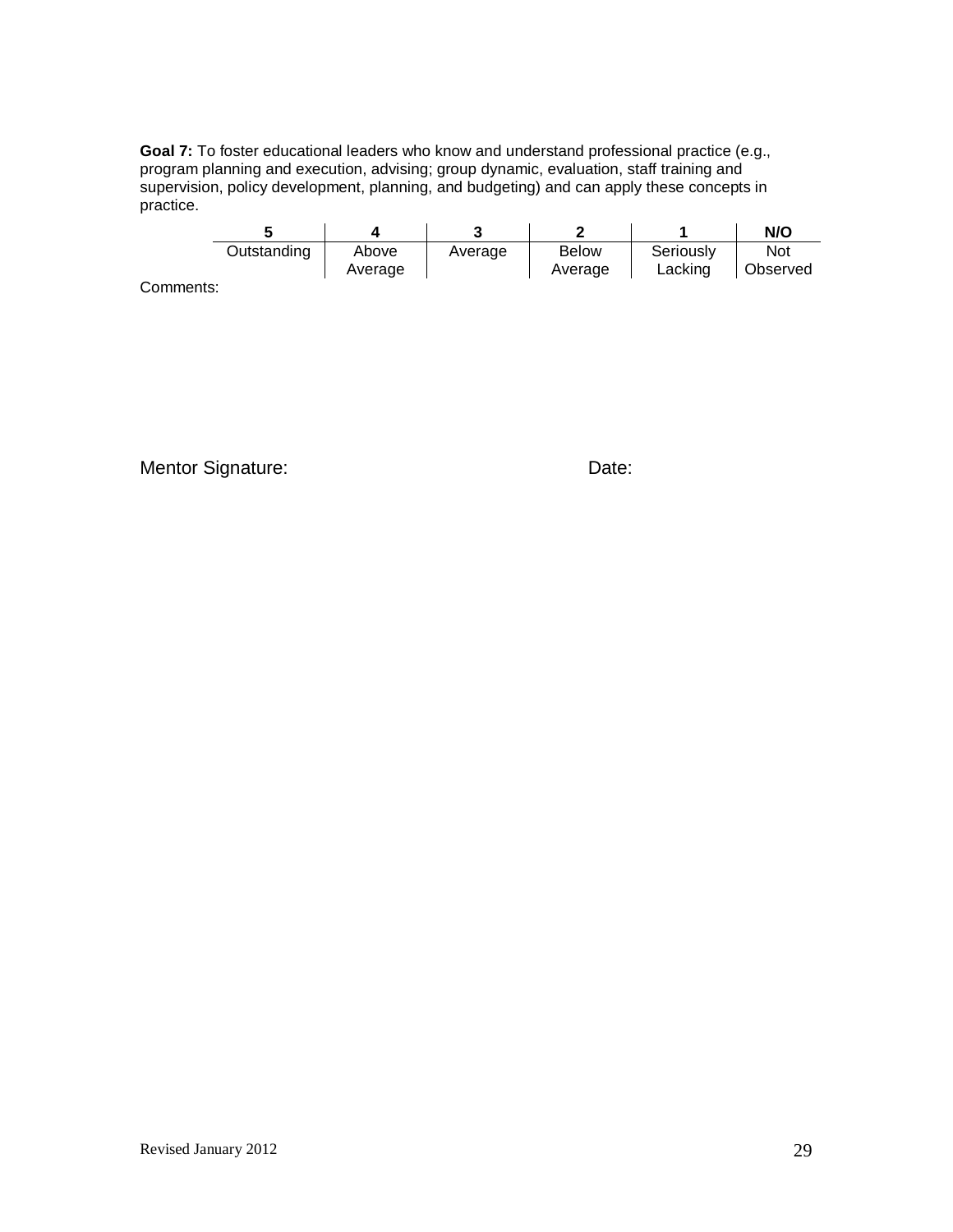#### **APPENDIX H**

#### Specialist Syllabus

#### The Mission of the Educational Leadership Program is as follows:

*The development of leaders with the knowledge, skills, and attitudes for helping to build learning communities within a culturally diverse society.*

**EDLD 786, 787, 788, and 789 – 1, 2, 3 and 4 Semester Hours**

#### **Master's Internship/Educational Leadership**

**CATALOG DESCRIPTION:** Training in administration through actual supervised experience. Arrangements must be approved by advisor and Director of the Intern Program prior to registration. Enrollment limited. Credit/No Credit

**PURPOSE OF THE COURSE:** The overall purpose of the educational leadership internship at Eastern Michigan University is to provide an opportunity for the advanced graduate student to engage in sustained real work-life experiences that allow the student to progressively develop and apply their knowledge and skills in university administration. The experience is planned and guided cooperatively between the student, supervising mentor and university internship director and focuses on the application of standards-based experiences.

#### **COURSE OUTCOMES:**

- 1. To allow the intern the opportunity to observe, over time, a variety of leadership styles practiced by experienced administrators in various situations at multiple levels in the organization.
- 2. To help the intern gain self-confidence in administrative decision making through progressive opportunities to test knowledge and skills in diverse clinical settings.
- 3. To provide the intern with the opportunity to interface with diverse publics in carrying out the day-to-day responsibilities inherent in higher education administration.
- 4. To help the sponsoring educational agency maintain a dynamic, viable administrative staff who are stimulated to continue their own professional growth through their association with the internship process and program at EMU
- 5. To provide cooperative training experiences that utilize the strengths of both the university and the specific leadership setting in the development of educational leaders.
- 6. To provide students the opportunity to explore and receive authentic work experience to position them for the next stage of their professional development.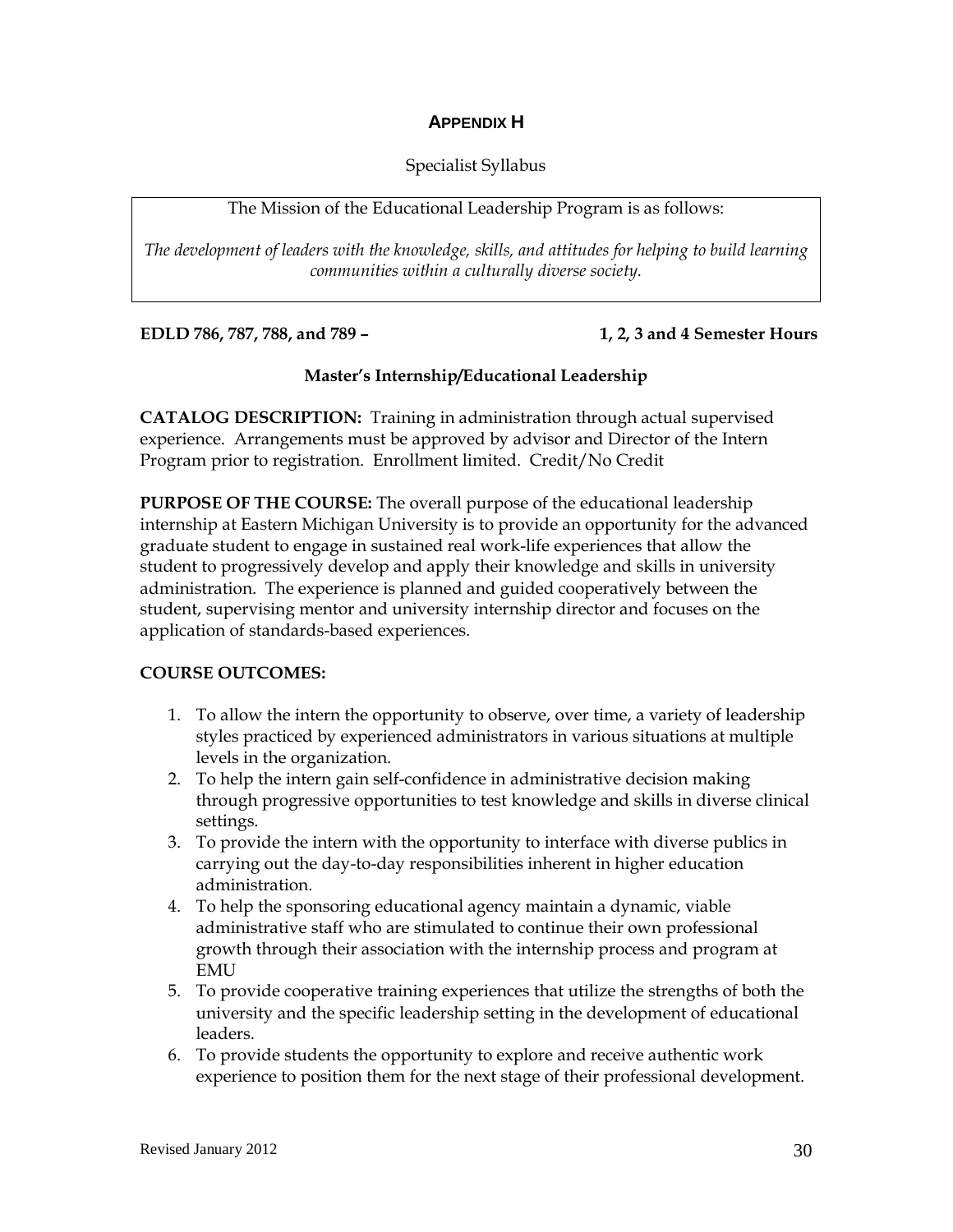#### **COURSE GOALS:**

- **Goal 1:** To foster educational leaders who know and understand the leadership and administration of student affairs and higher education (e.g., purpose of postsecondary education; role of leadership and administration; governance; national and global issues affecting higher education) and can apply these concepts in practice
- **Goal 2:** To foster educational leaders who know and understand the organization of higher education (e.g, history and philosophy of higher education; public policy; finance; assessment; political, social, cultural and economic systems) and can apply these concepts in practice.
- **Goal 3**: To foster educational leaders who know and understand law and ethics (e.g., professional codes of ethics; philosophy of higher education and/or student affairs; law related to student affairs and/or higher education) and can apply these concepts in practice.
- **Goal 4:** To foster educational leaders who know and understand human relations and cultural diversity (e.g., importance of diversity and equity in a Democratic society; understanding human relations; role of education in sustaining a democratic society) and can apply these concepts in practice.
- **Goal 5:** To foster educational leaders who know and understand college student development and student characteristics (e.g., college student and adult development; college student characteristics related to institutional practice) and can apply these concepts in practice.
- **Goal 6:** To foster educational leaders who know and understand the concepts of conducting and evaluating research (e.g., research design) and can apply these concepts in practice.
- **Goal 7:** To foster educational leaders who know and understand professional practice (e.g., program planning and execution, advising; group dynamic, evaluation, staff training and supervision, policy development, planning, and budgeting) and can apply these concepts in practice.

#### **COURSE MATERIALS:**

#### Textbook:

There is no specific textbook required for this course. This is a supervised, clinical experience, conducted on-site in a variety of educational settings. The University Internship Director and the field supervisor may recommend particular readings, depending on the intern's skill level and needs. Interns are required to read and follow the administrative internship handbook.

See the bibliography for readings specifically focused on the administrative internship experience.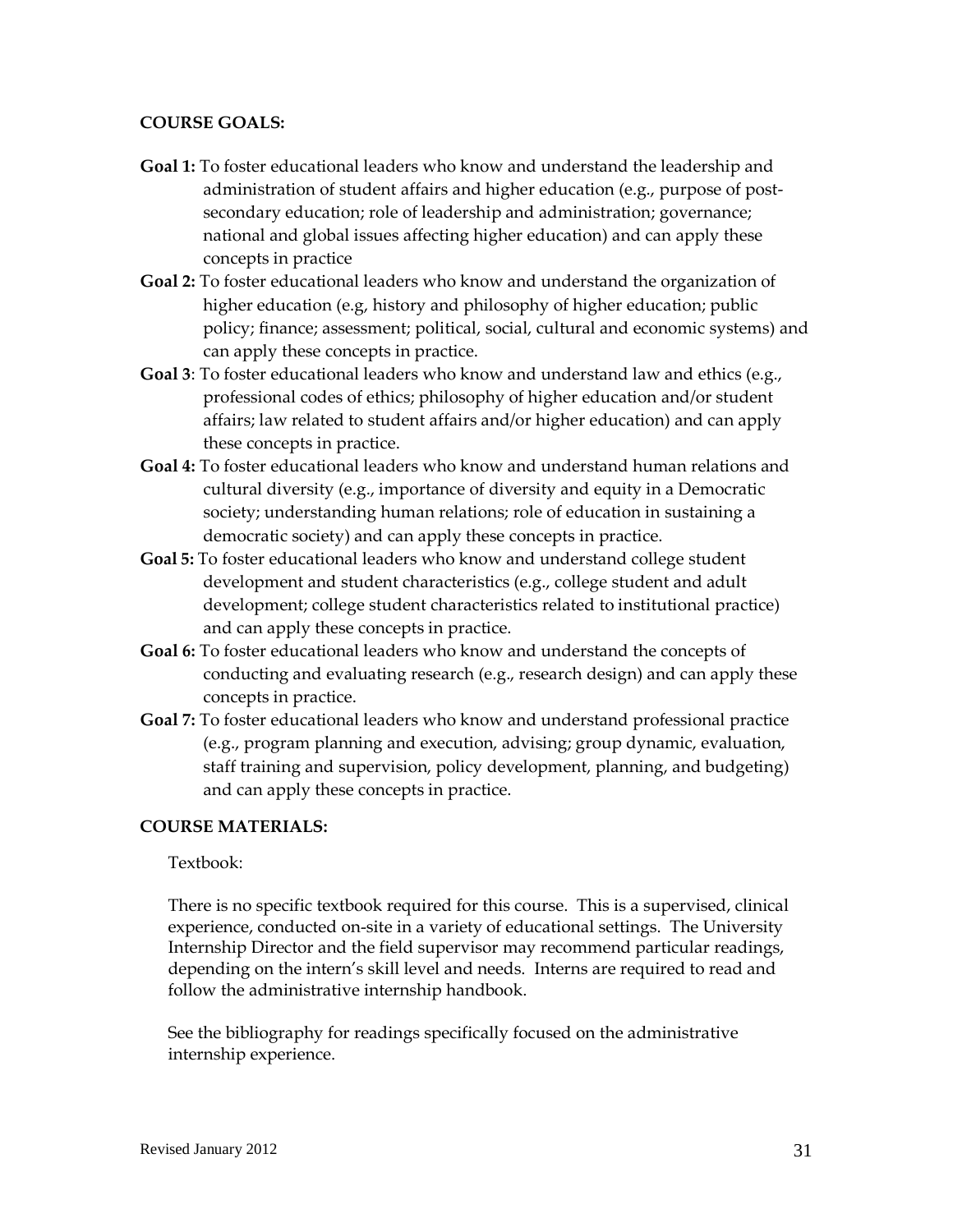**ACADEMIC INTEGRITY:** Academic dishonesty, including all forms of cheating and/or plagiarism, will not be tolerated in this class. Penalties for an act of academic dishonesty may range from receiving a failing grade for a particular assignment to receiving a failing grade for the entire course. In addition, you may be referred to the Office of Student Judicial Services for discipline that can result in either a suspension or permanent dismissal. The Student Conduct Code contains detailed definitions of what constitutes academic dishonesty, but if you are not sure about whether something you're doing would be considered academic dishonesty, consult with your instructor.

**INTERNSHIPCALENDAR:** The intern is expected to adhere to the calendar of the district in which they are completing their internship.

**PROFESSIONAL STANDARDS**: The internship is part of a professional preparation program for school administrators. Therefore, students are expected to adhere to the highest standards of ethical and professional behavior. It is also essential that during any school observations or visits that the intern conduct themselves in a manner which reflects positively on the student and Eastern Michigan University. If you have any questions about the propriety of an action, please do not hesitate to discuss it with me.

**ACCOMMODATION**: I will make all reasonable efforts to accommodate any handicap or disability in teaching and evaluating students. Please talk with me at the beginning of your internship regarding any specific needs and what I may do to accommodate them.

**STUDENTS WITH DISABILITIES**: If you wish to be accommodated for your disability EMU Board of Regents Policy #8.3 requires that you first register with the Access Services Office (ASO) in 203 King Hall. You may contact ASO at 734.487.2470. Students with disabilities are encouraged to register with ASO promptly as you will only be accommodated from the date you register. No retroactive accommodations are possible.

**F AND J VISA STUDENTS:** The Student Exchange Visitor System (SEVIS) requires F and J students to report the following to the Office of International Students, 229 King Hall within ten (10) days of the event:

- Changes in your name, local address, major field of study, or source of funding
- Changes in your degree-completion date
- Changes in your degree-level (ex. Bachelors to Masters)
- Intent to transfer to another university.

Prior permission from OIS is needed for the following:

- Dropping ALL courses as well as carrying or dropping BELOW minimum credit hours
- Employment on or off-campus
- Registering for more than one ONLINE course per term (F-visa only)
- Endorsing I-20 or DS-2019 for re-entry into the USA.

Failure to report may result in the termination of your SEVIS record and even arrest and deportation. If you have questions or concerns, contact the OIS at 734.487.3116, not your instructor.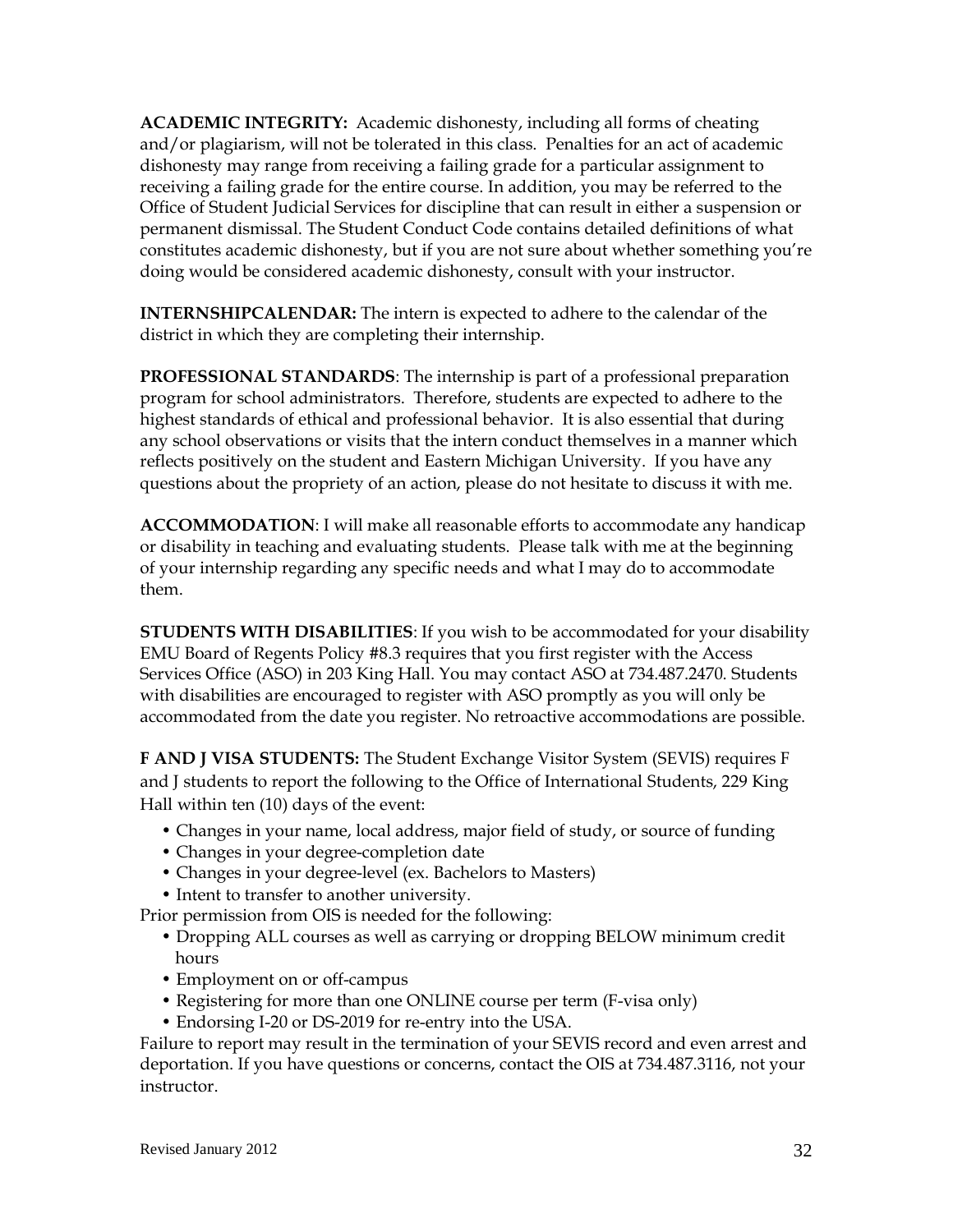#### **COURSE REQUIREMENTS:**

The internship handbook fully describes how the administrative internship plan is collaboratively developed, the range of developmental experiences required and the processes recommended for students to synthesize and apply their knowledge and skills throughout the clinical experience. Students are required to complete the administrative notebook. The notebook must contain a variety of artifacts/supportive documentation representing the student's administrative experiences. The internship notebook must include the following:

The completed self-assessment instrument derived from the program standards described in the internship handbook.)

An internship plan reflective of standards-based goals and objectives agreed upon by the intern, site supervisor, and internship director.

A reflective journal and critical incident report(s) prepared by the student describing the internship experience.

A professional formation paper reflecting upon significant internship activities that have shaped the intern's beliefs, the personal development experienced, and identification of the intern's continuing need for professional growth. See the internship handbook for more explicit directions.

An updated resume reflecting significant leadership experiences that have prepared the student for the next stage in their career.

Completed mentor feedback form.

**WRITING STYLE:** All writing assignments are to be submitted in typing/word processing format. As aspiring school leaders I expect that you will write clearly, minimize the use of educational jargon, use appropriate references and citations and developed in conformity with the *Style Manual of the American Psychological Association* ( $5<sup>th</sup>$  Ed.). Electronic references are acceptable and must be cited using appropriate APA style ([www.apa.org/journals/webreef.html\)](http://www.apa.org/journals/webreef.html)).

#### **PERFORMANCE TASK SCORING RUBRIC – Internship**

| <b>Exceeds Standards</b>      | <b>Meets Standards</b>           | <b>Does Not Meet Standards</b>    |
|-------------------------------|----------------------------------|-----------------------------------|
| Exceeds the goals outlined in | Completes all of the goals       | Completes some of the goals       |
| the internship plan.          | outlined in the internship plan. | outlined in the internship plan.  |
| Demonstrates a significant    | Demonstrates leadership skill    | Demonstrates little leadership    |
| degree of leadership skill    | (leading, facilitating, and      | skill (leading, facilitating, and |
| (leading, facilitating, and   | making decisions typical of      | making decisions typical of       |
| making decisions typical of   | those made by educational        | those made by educational         |
| those made by educational     | leaders), insight and            | leaders), insight or              |
| leaders), insight and         | development, as shown in the     | development, as shown in the      |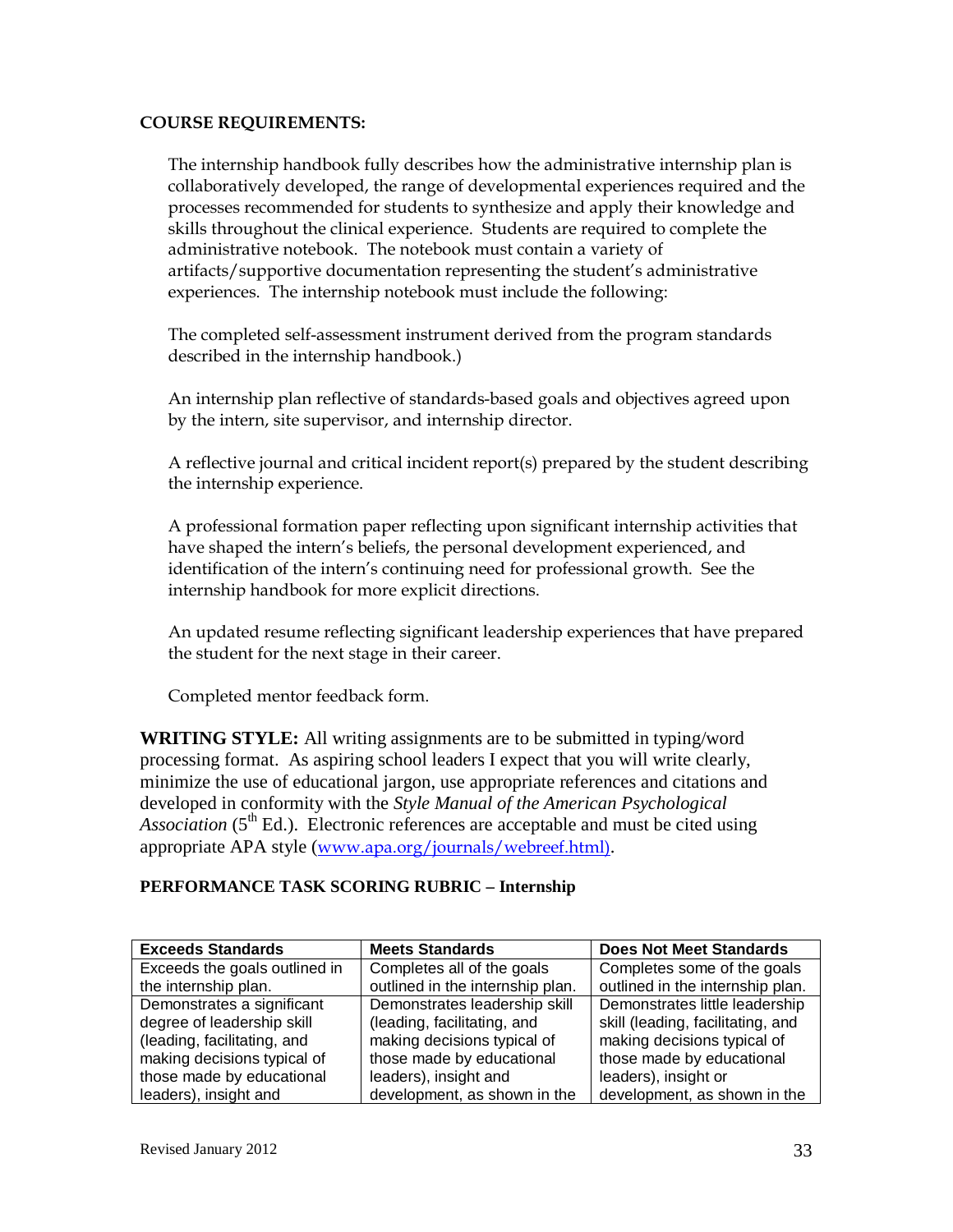| development, as shown in the                                                                                                                                                                                                                                   | reflective journal, critical                                                                                                                                                                                                 | reflective journal, critical                                                                                                                                                                                                  |
|----------------------------------------------------------------------------------------------------------------------------------------------------------------------------------------------------------------------------------------------------------------|------------------------------------------------------------------------------------------------------------------------------------------------------------------------------------------------------------------------------|-------------------------------------------------------------------------------------------------------------------------------------------------------------------------------------------------------------------------------|
| reflective journal, critical                                                                                                                                                                                                                                   | incident reports and                                                                                                                                                                                                         | incident reports and                                                                                                                                                                                                          |
| incident reports and                                                                                                                                                                                                                                           | professional formation                                                                                                                                                                                                       | professional formation                                                                                                                                                                                                        |
| professional formation.<br>Significant leadership skill<br>(leading, facilitating, and<br>making decisions typical of<br>those made by educational<br>leaders) exhibited, as noted in<br>observations of site mentor<br>and university internship<br>director. | Some leadership skill (leading,<br>facilitating, and making<br>decisions typical of those<br>made by educational leaders)<br>exhibited, as noted in<br>observations of site mentor<br>and university internship<br>director. | Little leadership skill (leading,<br>facilitating, and making<br>decisions typical of those<br>made by educational leaders)<br>exhibited, as noted in<br>observations of site mentor<br>and university internship<br>director |
| The experience provided the                                                                                                                                                                                                                                    | The experience provided the                                                                                                                                                                                                  | The experience provided the                                                                                                                                                                                                   |
| intern with substantial                                                                                                                                                                                                                                        | intern with responsibilities that                                                                                                                                                                                            | intern with few responsibilities                                                                                                                                                                                              |
| responsibilities that increased                                                                                                                                                                                                                                | increased over time in amount                                                                                                                                                                                                | that increased over time in                                                                                                                                                                                                   |
| over time in amount and                                                                                                                                                                                                                                        | and complexity and involved                                                                                                                                                                                                  | amount and complexity and                                                                                                                                                                                                     |
| complexity and involved direct                                                                                                                                                                                                                                 | direct interaction and                                                                                                                                                                                                       | involved direct interaction and                                                                                                                                                                                               |
| interaction and involvement                                                                                                                                                                                                                                    | involvement with staff,                                                                                                                                                                                                      | involvement with staff,                                                                                                                                                                                                       |
| with staff, students, parents,                                                                                                                                                                                                                                 | students, parents, and                                                                                                                                                                                                       | students, parents, and                                                                                                                                                                                                        |
| and community leaders.                                                                                                                                                                                                                                         | community leaders.                                                                                                                                                                                                           | community leaders.                                                                                                                                                                                                            |
| Intern exceeded the required<br>hours for the internship.                                                                                                                                                                                                      | Intern completed the required<br>hours for the internship.                                                                                                                                                                   | Intern did not complete the<br>required hours for the<br>internship                                                                                                                                                           |
| Intern participated in planned                                                                                                                                                                                                                                 | Intern participated in planned                                                                                                                                                                                               | Intern participated in planned                                                                                                                                                                                                |
| intern activities that allowed                                                                                                                                                                                                                                 | intern activities that allowed for                                                                                                                                                                                           | intern activities that allowed for                                                                                                                                                                                            |
| for the application of                                                                                                                                                                                                                                         | the application of knowledge                                                                                                                                                                                                 | the application of knowledge                                                                                                                                                                                                  |
| knowledge and skills on a full-                                                                                                                                                                                                                                | and skills on nearly a full-time                                                                                                                                                                                             | and skills on less than a full-                                                                                                                                                                                               |
| time basis.                                                                                                                                                                                                                                                    | basis.                                                                                                                                                                                                                       | time basis.                                                                                                                                                                                                                   |
| Intern had significant<br>experiences in multiple<br>settings that allow for the<br>demonstration of a wide range<br>of relevant knowledge and<br>skills.                                                                                                      | Intern's experiences occurred<br>in multiple settings that allow<br>for the demonstration of a<br>wide range of relevant<br>knowledge and skills.                                                                            | Intern's experiences did not<br>occur in multiple settings that<br>allowed for the demonstration<br>of a wide range of relevant<br>knowledge and skills.                                                                      |
| Intern provided significant                                                                                                                                                                                                                                    | Intern provided documentation                                                                                                                                                                                                | Intern provided some                                                                                                                                                                                                          |
| documentation of the activities                                                                                                                                                                                                                                | of the activities they                                                                                                                                                                                                       | documentation of the activities                                                                                                                                                                                               |
| they participated in during the                                                                                                                                                                                                                                | participated in during the                                                                                                                                                                                                   | they participated in during the                                                                                                                                                                                               |
| internship.                                                                                                                                                                                                                                                    | internship.                                                                                                                                                                                                                  | internship.                                                                                                                                                                                                                   |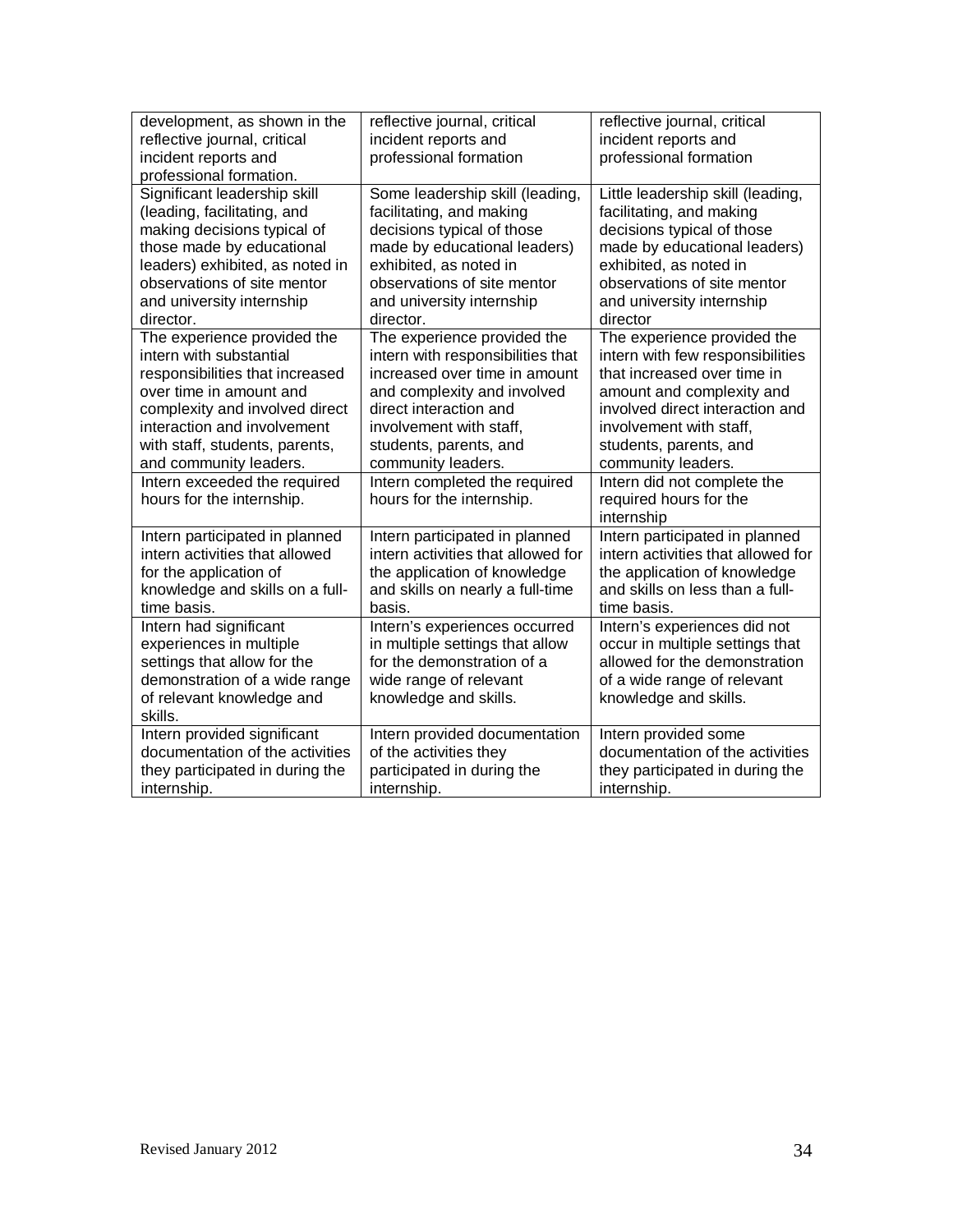#### **Bibliography**

- Ackerman, R.H., Donaldson Jr., G.A., Van Der Bogert, R. (1999). Making sense as a school leader: Persisting questions, creative opportunities. San Francisco: Jossey-Bass.
- Allen, L., Glanton, M., Hensley, F., Livingston, M., Rogers, D. (1999). A guide to renewing your school: Lessons from the league of professional schools. San Francisco: Jossey-Bass.
- Bridges, E. M. (1992). Problem-based learning for administrators. University of Oregon: ERIC Clearinghouse on Educational Management.
- Clark, D.C., & Clark, S.N. (1996). Better preparation of educational leaders. Educational Researcher, 25(8), 1820.
- Codding, J.B., Tucker, M.S. (2002). The principal challenge: Leading and managing schools in an era of Accountability. San Francisco: Jossey-Bass.
- Codding, J.B., Tucker, M.S. (2002). Standards for our schools: How to set them, measure them, and reach them. San Francisco: Jossey-Bass.
- Cordeiro, P.A., Krueger, J.A., Parks, D., Restine, N., & Wilton, P.T. (1993). Taking stock: Learnings gleaned from universities participating in the Danforth program. In M. M. Milstein & associates (Eds.), Changing the way we prepare educational leaders (p. 1738). Newbury Park, CA: Corwin Press.
- Cordeiro, P. A. & Sloan, E.S. (1996). Administrative interns as legitimate participants in the community of practice. Journal of School Leadership, 6(1), 4-27.
- Creighton, T. (2000). Schools and data: The educator's guide for using data to improve decision making. Thousand Oaks, CA: Corwin.
- Danielson, C., & McGreal, T.L. (2000). Teacher evaluation to enhance professional practice. Alexandria, VA: Association for Supervision and Curriculum Development.
- Daresh, J. C. (1990). Professional formation: The missing ingredient in the preparation of principals. NASSP Bulletin, 74 (526), 1-5.
- Daresh, J.C. (2002). What it means to be a principal: Your guide to leadership. Thousand Oaks: Corwin Press.
- Darling-Hammond, L. (2001). The right to learn: A blueprint for creating schools that work. San Francisco: Jossey-Bass.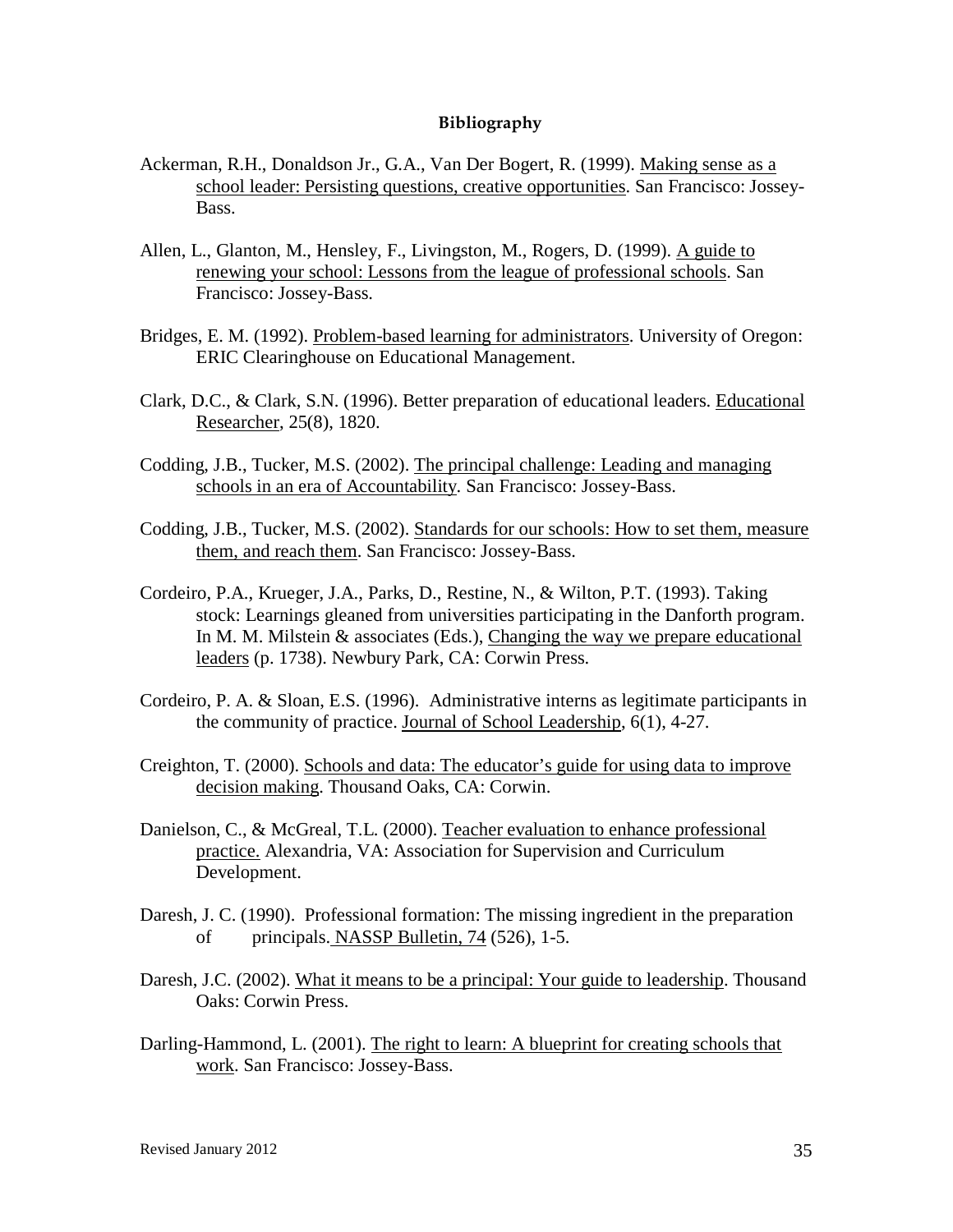- Deal, T.E., Peterson, K.D. (1998). Shaping school culture: The heart of leadership. San Francisco: Jossey-Bass.
- Dryfoos, J., Maguire, S. (2002). Inside full-service community schools. Thousand Oaks: Corwin Press.
- Dunklee, D.R. (2000). If you want to lead, not just manage: A primer for principals. Thousand Oaks: Corwin Press.
- Evers & Gallagher (1994). Field-based preparation of educational administrators. In N.Prestine & P. Thurston (eds.) Advances in educational administration Vol.3 New directions in educational administration: Policy, preparation and practice. (pp.77-97). Greenwich, CT: JAI Press.
- Fertwengler, C. B., Fertwengler, W.J., Hurst, D., Turk, R.L. & Holcomb, E. (1996). InMilstein, M., Bobroff, B., & Restine, L. N. (1991). Internship programs in educational administration. New York: Teachers College Press.
- Fullan, M. (2001). Leading in a culture of change. San Francisco: Jossey-Bass.
- Ghere, G.S., Montie, J., Sommers, W.A., York-Barr, J. (2001). Reflective practice to improve schools: An action guide for educators. Thousand Oaks: Corwin Press.
- Glickman, C.D. (1998). Renewing America's schools: A guide for school-based action. San Francisco: Jossey-Bass.
- Hackmann, D.G., & English, F.W. (2001, Spring). About straw horses and administrator shortages: Confronting the pragmatics of the administrative internship. UCEA Review, 50(2), 12-15.
- Hackmann, D.G., Russell, F.S., & Elliott, R.J. (1999). Making administrative internships meaningful. Planning and Changing, 30, 2-14.
- Haller, E.J., & Kleine, P.F. (2001). Using educational research: A school administrator's guide. Needham Heights, MA: Allyn and Bacon.
- Hart, A.W., & Pounder, D.G. (1999). Reinventing preparation programs: A decade of activity. In J. Murphy and P. B. Forsyth (Eds.), Educational administration: A decade of reform. (pp. 115-151). Thousand Oaks, CA: Corwin Press.
- Milstein, M., and Associates. (1993). Changing the way we prepare educational leaders: The Danforth experience. Newberry Park, CA: Corwin Press.
- Morgan, P.L., Gibbs, A.S., Hertzog, C.J. & Wylie, V. (1997). The educational leader's internship: Meeting new standards. Lancaster, PA: Technomic Publishng Co.